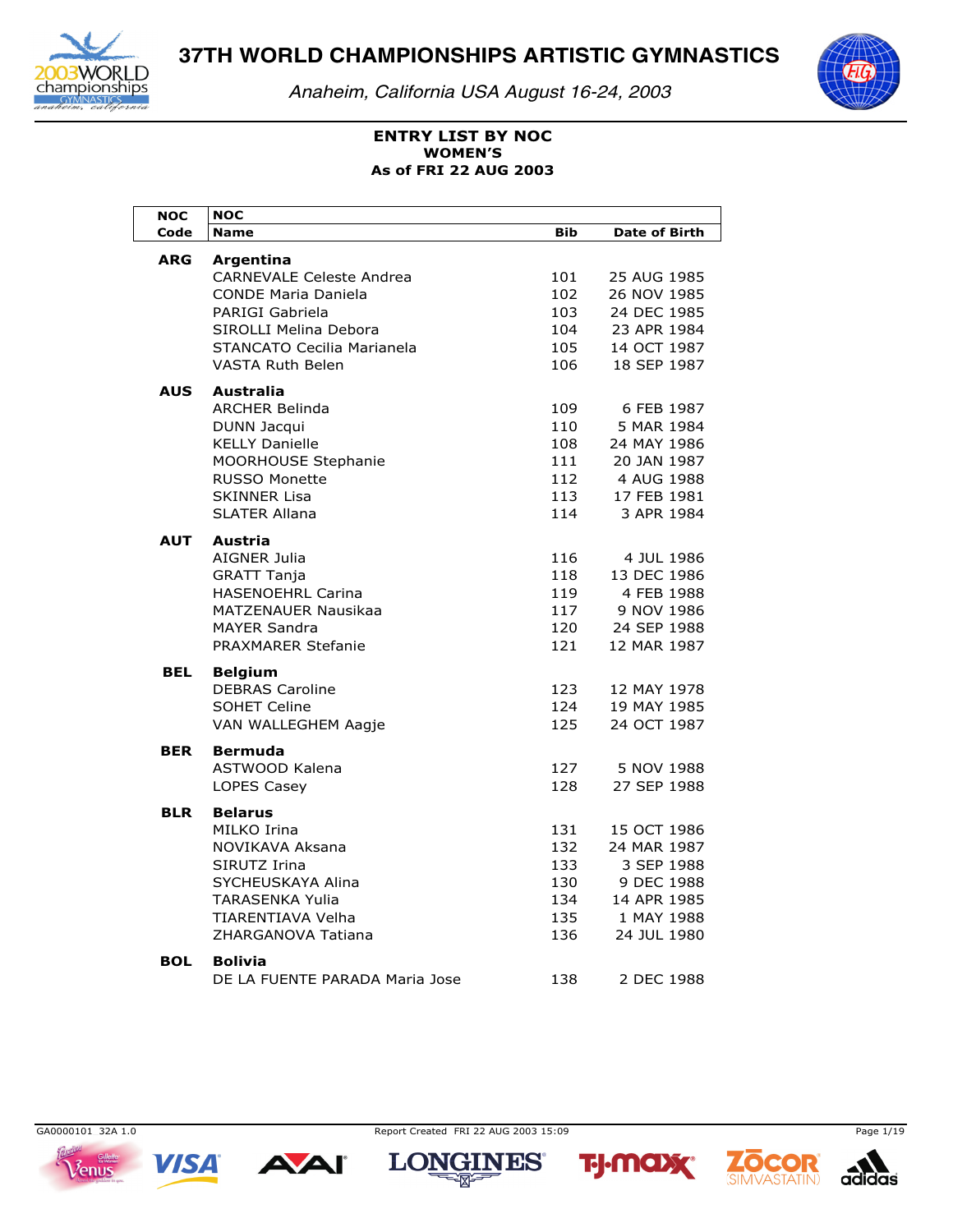

Anaheim, California USA August 16-24, 2003



# **ENTRY LIST BY NOC WOMEN'S** As of FRI 22 AUG 2003

| <b>NOC</b> | <b>NOC</b>                  |     |                      |
|------------|-----------------------------|-----|----------------------|
| Code       | Name                        | Bib | <b>Date of Birth</b> |
| BRA        | <b>Brazil</b>               |     |                      |
|            | <b>COMIN Camila</b>         | 141 | 31 MAR 1983          |
|            | DOS SANTOS Daiane           | 142 | 10 FEB 1983          |
|            | <b>HYPOLITO Daniele</b>     | 143 | 8 SEP 1984           |
|            | <b>MOLINARI Caroline</b>    | 144 | 13 OCT 1986          |
|            | <b>RODRIGUES Ana Paula</b>  | 145 | 20 JAN 1988          |
|            | <b>SILVA Thais</b>          | 140 | 17 JAN 1987          |
|            | SOUZA Lais                  | 146 | 13 DEC 1988          |
|            |                             |     |                      |
| BUL        | <b>Bulgaria</b>             |     |                      |
|            | <b>HRISTOVA Veneta</b>      | 148 | 26 JUN 1988          |
|            | <b>IVANOVA Gergana</b>      | 149 | 15 SEP 1987          |
|            | <b>KARPENKO Victoria</b>    | 150 | 15 MAR 1981          |
|            | KUZNETSOVA Evgueniya        | 151 | 18 DEC 1980          |
|            | NIKOLAEVA Suzane            | 154 |                      |
|            | PETROVA Diana               | 152 | 6 OCT 1986           |
|            | RANGELOVA Ralitsa           | 153 | 20 OCT 1978          |
| CAN        | Canada                      |     |                      |
|            | <b>BANVILLE Melanie</b>     | 157 | 22 JUN 1987          |
|            | <b>MACKIE Gael</b>          | 158 | 16 DEC 1988          |
|            | <b>PLANTE Amelie</b>        | 159 | 22 SEP 1983          |
|            | <b>PURNELL Heather</b>      | 160 | 5 NOV 1986           |
|            | <b>SIMPSON Richelle</b>     | 161 | 16 NOV 1982          |
|            | <b>STONE Kylie</b>          | 162 | 16 MAY 1987          |
|            | WILLIAMS Lydia              | 156 | 4 MAR 1987           |
|            |                             |     |                      |
| <b>CHI</b> | <b>Chile</b>                |     |                      |
|            | <b>ALARCON Carolina</b>     | 164 | 26 OCT 1979          |
|            | <b>CASTRO Martina</b>       | 165 | 4 MAR 1986           |
| <b>CHN</b> | China                       |     |                      |
|            | <b>FAN Ye</b>               | 168 | 23 OCT 1986          |
|            | <b>KANG Xin</b>             | 169 | 23 APR 1986          |
|            | LI Ya                       | 170 | 13 JUN 1988          |
|            | LIN Li                      | 167 | 28 JAN 1986          |
|            | <b>WANG Tiantian</b>        | 171 | 14 FEB 1986          |
|            | <b>ZHANG Nan</b>            | 172 | 30 APR 1986          |
|            | ZHANG Yufei                 | 173 | 25 JUL 1988          |
| <b>COL</b> | <b>Colombia</b>             |     |                      |
|            | <b>BLANCO Leidy Viviana</b> | 175 | 1 AUG 1984           |
|            | <b>GOMEZ Gabriela</b>       | 176 | 24 OCT 1985          |
|            | ROBLEDO Isabella            | 177 | 7 MAY 1987           |
|            | <b>VELEZ Bibiana</b>        | 178 | 7 JUN 1983           |
|            |                             |     |                      |
| <b>CRO</b> | Croatia                     |     |                      |
|            | <b>ERCEG Tina</b>           | 180 | 3 MAY 1988           |
| <b>CUB</b> | Cuba                        |     |                      |
|            | DE LA PENA ZAMORA Janerki   | 182 | 29 DEC 1982          |
|            | GONZALEZ CALERO Leyanet     | 183 | 30 SEP 1978          |



**VISA** 

Report Created FRI 22 AUG 2003 15:09

A









Page 2/19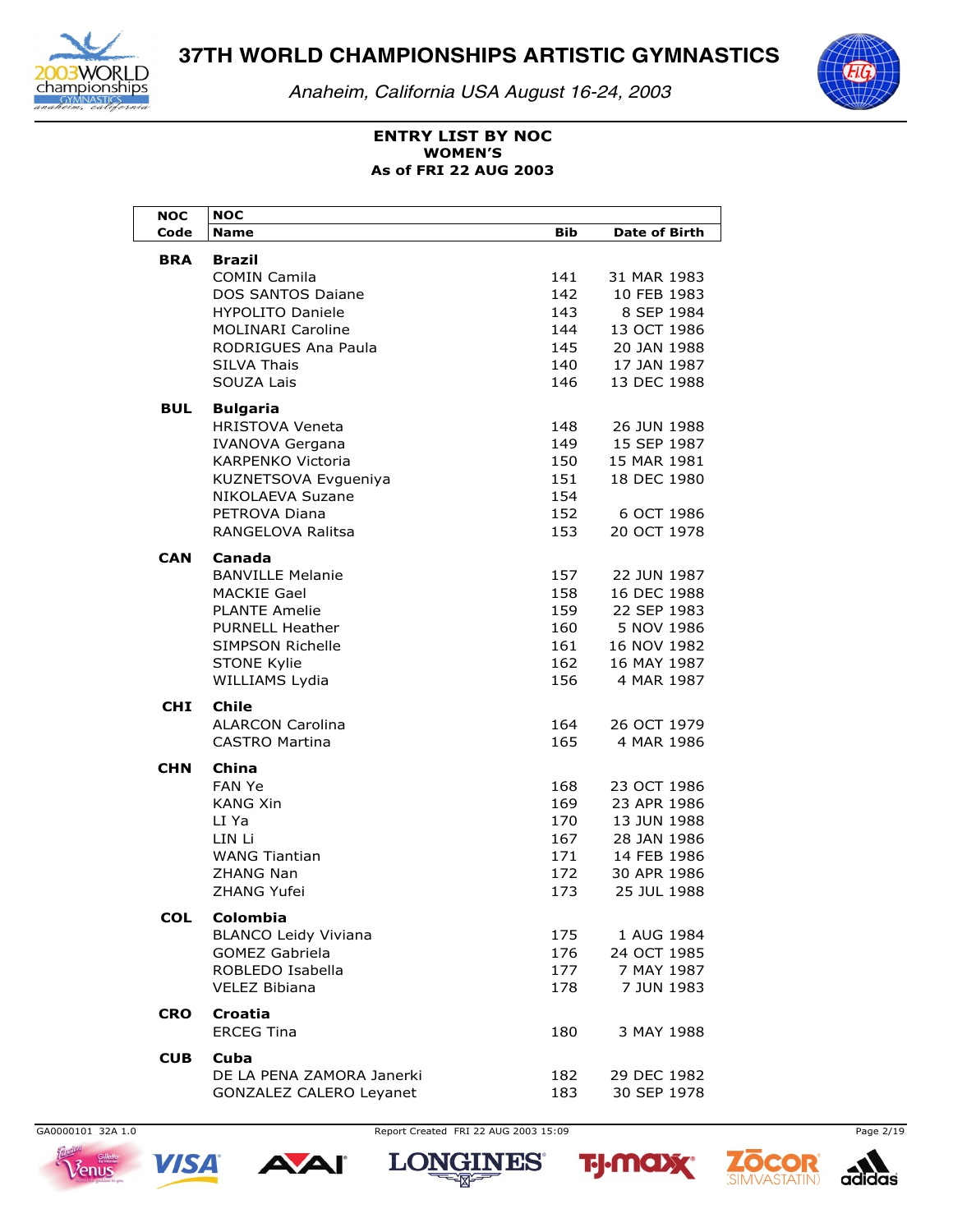

*Anaheim, California USA August 16-24, 2003*



# **ENTRY LIST BY NOC As of FRI 22 AUG 2003 WOMEN'S**

| <b>NOC</b> | <b>NOC</b>                          |     |                      |
|------------|-------------------------------------|-----|----------------------|
| Code       | <b>Name</b>                         | Bib | <b>Date of Birth</b> |
| <b>CYP</b> | <b>Cyprus</b>                       |     |                      |
|            | <b>MICHAIL Elpida</b>               | 185 | 14 SEP 1986          |
| <b>CZE</b> | <b>Czech Republic</b>               |     |                      |
|            | KOMRSKOVA Jana                      | 188 | 6 MAY 1983           |
|            | <b>MARESOVA Katerina</b>            | 189 | 27 JAN 1984          |
|            | OZANOVA Veronika                    | 190 | 12 FEB 1987          |
|            | PAVOUKOVA Adela                     | 187 | 6 NOV 1988           |
|            | RADKOVA Michaela                    | 191 | 30 JUL 1982          |
|            | SIKULOVA Jana                       | 192 | 2 JUL 1988           |
|            | SULCOVA Petra                       | 193 | 22 OCT 1986          |
| EGY        | <b>Egypt</b>                        |     |                      |
|            | YOUSRY Samar                        | 195 | 28 JUN 1986          |
|            |                                     |     |                      |
| <b>ESP</b> | <b>Spain</b><br><b>CAMPOS Laura</b> | 197 | 13 SEP 1988          |
|            | DE SIMONE Lenika                    | 198 | 29 AUG 1988          |
|            | <b>GENER Tania</b>                  | 199 | 20 AUG 1988          |
|            | <b>GOMEZ Elena</b>                  | 200 | 14 NOV 1985          |
|            | <b>MESALLES Monica</b>              | 201 | 2 OCT 1987           |
|            | <b>MORENO Patricia</b>              | 202 | 7 JAN 1988           |
|            | <b>MORO Sara</b>                    | 203 | 11 MAY 1984          |
| <b>FIN</b> |                                     |     |                      |
|            | <b>Finland</b><br>ALMENOKSA Annukka | 206 | 9 DEC 1985           |
|            | <b>HAKALA Miia</b>                  | 207 | 1 NOV 1987           |
|            | KOKKO Kiira                         | 208 | 5 APR 1987           |
|            | <b>LAITILA Mira</b>                 | 209 | 28 AUG 1985          |
|            | PALMU Jaana                         | 210 | 11 NOV 1985          |
|            | <b>SKYTTA Maria</b>                 | 211 | 6 JUN 1985           |
|            | <b>TAAVITSAINEN Tina</b>            | 205 | 19 DEC 1985          |
| <b>FRA</b> | <b>France</b>                       |     |                      |
|            | <b>CHACON Coralie</b>               | 214 | 12 MAY 1987          |
|            | <b>CHAOUCH Soraya</b>               | 215 | 23 AUG 1988          |
|            | <b>DEBAUVE Marine</b>               | 216 | 3 SEP 1988           |
|            | <b>LEPENNEC Emilie</b>              | 217 | 31 DEC 1987          |
|            | RAMASSAMY Nelly                     | 213 | 4 DEC 1983           |
|            | <b>RICHARD Gaelle</b>               | 218 | 30 MAR 1987          |
|            | <b>SCHMUTZ Camille</b>              | 219 | 30 SEP 1988          |
| <b>GBR</b> | <b>Great Britain</b>                |     |                      |
|            | DODSLEY Amy                         | 221 | 22 JUN 1987          |
|            | <b>FENNELL Cherelle</b>             | 222 | 2 NOV 1986           |
|            | <b>HOBBS Vanessa</b>                | 225 | 4 MAY 1987           |
|            | <b>LINE Elizabeth</b>               | 223 | 7 JUN 1985           |
|            | <b>MASON Rebecca</b>                | 224 | 1 APR 1986           |
|            | <b>TWEDDLE Elizabeth</b>            | 226 | 1 APR 1985           |
|            | <b>WILLIS Nicola</b>                | 227 | 13 MAR 1985          |





**AAI** 

GA0000101 32A 1.0 Page 3/19







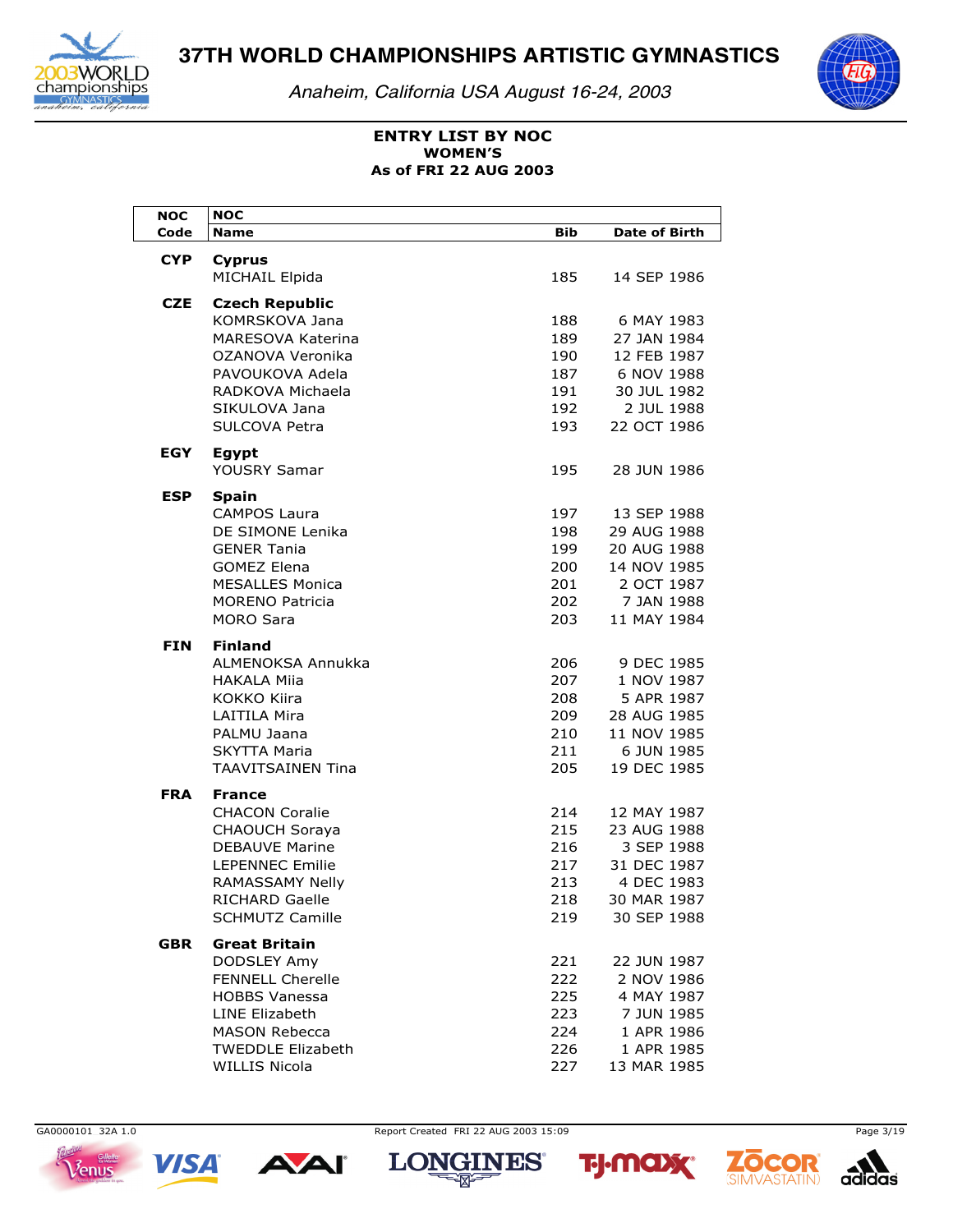

*Anaheim, California USA August 16-24, 2003*



### **ENTRY LIST BY NOC As of FRI 22 AUG 2003 WOMEN'S**

| <b>NOC</b> | <b>NOC</b>                              |            |                           |
|------------|-----------------------------------------|------------|---------------------------|
| Code       | <b>Name</b>                             | <b>Bib</b> | <b>Date of Birth</b>      |
| <b>GER</b> | Germany                                 |            |                           |
|            | ABEL Katja                              | 230        | 8 APR 1983                |
|            | <b>BIJAK Daria</b>                      | 231        | 12 NOV 1985               |
|            | <b>BRUEGGEMANN Lisa</b>                 | 232        | 29 DEC 1984               |
|            | <b>GUNNE HEIKE</b>                      | 233        | 5 FEB 1988                |
|            | JEWORUTZKI Janina                       | 229        | 1 DEC 1986                |
|            | <b>MUSIK Yvonne</b>                     | 234        | 21 DEC 1985               |
|            | <b>SCHWEIGERT Birgit</b>                | 235        | 21 MAR 1982               |
| <b>GRE</b> | Greece                                  |            |                           |
|            | APOSTOLIDI Maria                        | 238        | 30 DEC 1988               |
|            | <b>BISMPIKOU Stefani</b>                | 239        | 27 JUN 1988               |
|            | MASTROGIANNOPOULOU Maria                | 240        | 17 MAR 1988               |
|            | PAPADOPOULOU Marina                     | 241        | 25 JUL 1988               |
|            | <b>TSAKALIDOU Viktoria</b>              | 237        | 11 JUN 1988               |
|            | <b>TSEGKELI Sofia</b>                   | 242        | 13 JUL 1987               |
|            | ZAFEIRAKI Evgenia                       | 243        | 28 SEP 1988               |
|            |                                         |            |                           |
| GUA        | Guatemala<br>AYCINENA KOOSE Ana Fabiola |            |                           |
|            | <b>GONZALEZ Maria Isabel</b>            | 245<br>246 | 21 DEC 1987<br>6 JUL 1984 |
|            |                                         |            |                           |
| HUN        | <b>Hungary</b>                          |            |                           |
|            | <b>CSIRE Anna</b>                       | 248        | 25 MAY 1987               |
|            | DROTOS Nikoletta                        | 249        | 24 AUG 1988               |
|            | <b>GAL Kitti</b>                        | 250        | 27 FEB 1987               |
|            | KISS Renata                             | 251        | 2 SEP 1986                |
|            | <b>PENTEK Tunde</b>                     | 252        | 27 JUL 1987               |
|            | SZARKA Krisztina                        | 253        | 25 JUN 1986               |
| IND        | India                                   |            |                           |
|            | <b>BAG Jhuma</b>                        | 255        | 4 JAN 1982                |
|            | <b>DEBNATH Tumpa</b>                    | 256        | 24 DEC 1984               |
|            | <b>HALDER Rupali</b>                    | 257        | 28 OCT 1988               |
|            | <b>MONDAL Sundari</b>                   | 258        | 19 FEB 1981               |
|            | SINHA Amrita                            | 259        | 8 JAN 1985                |
| <b>ISL</b> | <b>Iceland</b>                          |            |                           |
|            | GISLADOTTIR Kristin Gigja               | 261        | 1 JUN 1988                |
|            | GUNNARDSDOTTIR Inga Ros                 | 262        | 28 APR 1985               |
|            | JONSDOTTIR Tanja                        | 263        | 10 AUG 1987               |
|            | PALSDOTTIR Sif                          | 264        | 9 JUN 1987                |
| <b>ISR</b> | <b>Israel</b>                           |            |                           |
|            | LIAK Tali                               | 266        | 6 NOV 1987                |
|            | <b>MANGASHA Navit</b>                   | 267        | 12 JAN 1987               |
|            | <b>MORALI Michal</b>                    | 268        | 18 AUG 1984               |
|            | ZARUG Stefany                           | 269        | 11 AUG 1986               |



**AAI** 



**TALANT** 





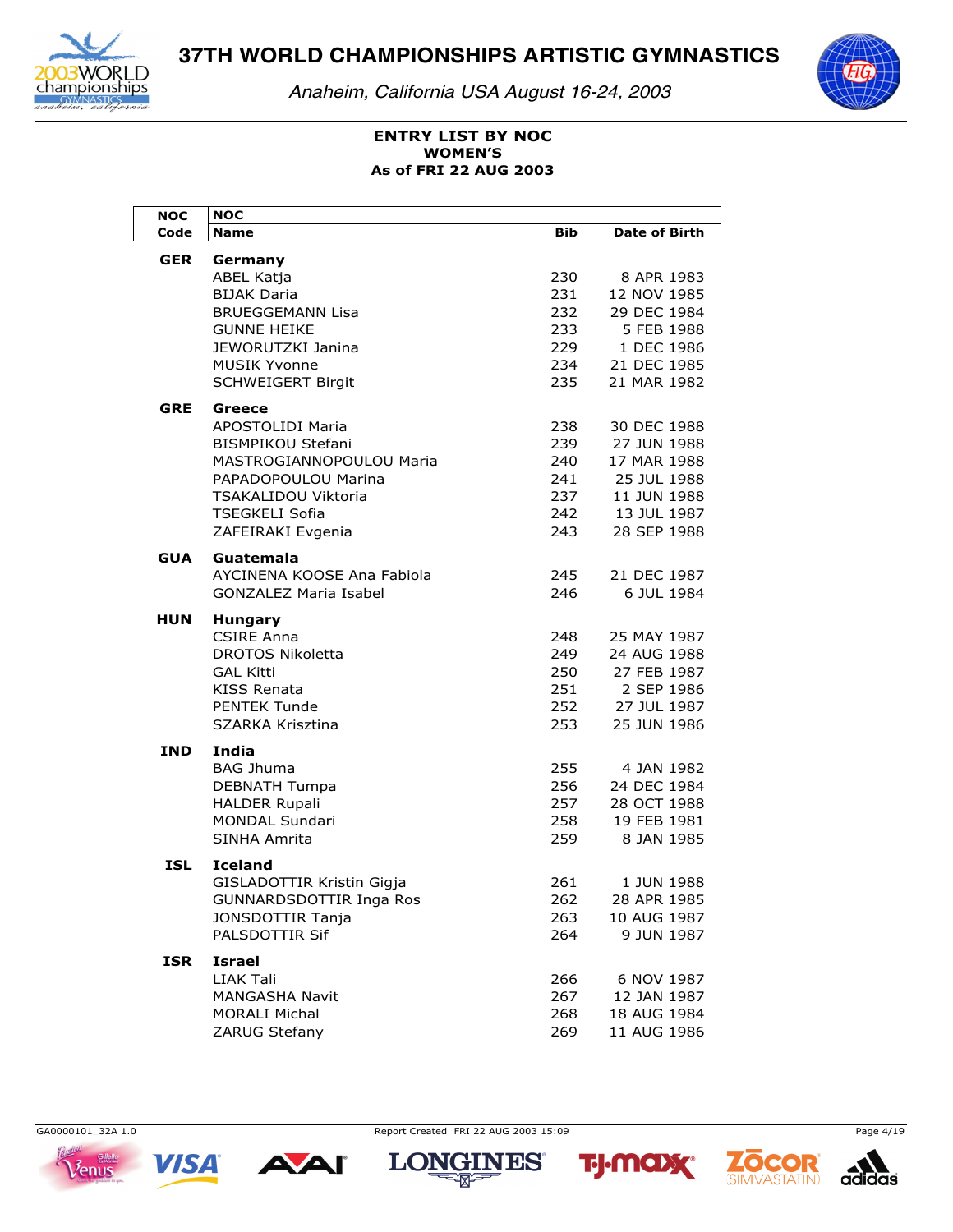

*Anaheim, California USA August 16-24, 2003*



### **ENTRY LIST BY NOC As of FRI 22 AUG 2003 WOMEN'S**

| <b>NOC</b> | <b>NOC</b>                                     |            |                            |
|------------|------------------------------------------------|------------|----------------------------|
| Code       | <b>Name</b>                                    | <b>Bib</b> | <b>Date of Birth</b>       |
| ITA        | <b>Italy</b>                                   |            |                            |
|            | <b>BERGAMELLI Monica</b>                       | 272        | 24 MAY 1984                |
|            | CAVALLI Cristina                               | 273        | 19 DEC 1985                |
|            | COLOMBO Ilaria                                 | 274        | 29 JAN 1986                |
|            | <b>GARGANO Maria Teresa</b>                    | 275        | 23 NOV 1986                |
|            | PESTRIN Marika                                 | 276        | 5 MAR 1987                 |
|            | ROSSO Ilaria                                   | 277        | 13 JUN 1988                |
|            | <b>SARKHOSH Daria</b>                          | 271        | 17 AUG 1985                |
| JOR.       | Jordan                                         |            |                            |
|            | <b>KHAIR Yasmeen</b>                           | 279        | 27 JUN 1987                |
|            |                                                |            |                            |
| <b>JPN</b> | Japan                                          |            |                            |
|            | ISHIZAKA Manami                                | 282        | 22 APR 1986                |
|            | MIZOGUCHI Erika                                | 283        | 2 MAY 1985                 |
|            | MIZUTORI Maika                                 | 284        | 27 JUL 1985                |
|            | OSHIMA Kyoko                                   | 285        | 5 AUG 1986                 |
|            | SAHARA Ayaka                                   | 286        | 28 OCT 1985                |
|            | TAKENAKA Miho                                  | 287        | 22 OCT 1984                |
|            | <b>UEMURA Miki</b>                             | 281        | 6 MAR 1986                 |
| <b>KAZ</b> | Kazakhstan                                     |            |                            |
|            | DMITRIYEVA Yekaterina                          | 289        | 13 MAY 1988                |
|            |                                                |            |                            |
| KOR        | Korea                                          |            |                            |
|            | CHO Yoon Jung                                  | 292<br>293 | 2 OCT 1988<br>3 JAN 1985   |
|            | JEON Ju Hyeon<br>JIN Dal Lae                   | 294        | 31 DEC 1986                |
|            | KANG Ji Na                                     | 295        | 13 AUG 1987                |
|            | KIM Hyo Bin                                    | 296        | 8 AUG 1988                 |
|            | KIM Ji Young                                   | 291        | 5 JUN 1986                 |
|            | PARK Kyung Ah                                  | 297        | 21 JUL 1986                |
|            |                                                |            |                            |
| LTU        | Lithuania                                      |            |                            |
|            | ZANEVSKAJA Jelena                              | 299        | 2 APR 1987                 |
| MAS        | Malaysia                                       |            |                            |
|            | ABD HAMID Nurul Fatiha                         | 301        | 13 APR 1986                |
|            | <b>CHANG Zhi Wei</b>                           | 302        | 17 FEB 1986                |
|            | YAP Yee Yin                                    | 303        | 1 MAY 1986                 |
|            |                                                |            |                            |
| MEX        | Mexico                                         |            |                            |
|            | <b>GUZMAN Scarlett</b>                         | 306        | 6 OCT 1987                 |
|            | LEAL Gabriela Del Rocio                        | 307        | 12 MAR 1986                |
|            | LOZOYA Cristina                                | 308        | 23 JAN 1987                |
|            | <b>MAGANA Brenda</b>                           | 309        | 27 JUL 1977                |
|            | MOGOLLON Lyerida                               | 310        | 19 MAY 1985                |
|            | MORENO Laura del Carmen<br><b>NUNEZ Leslie</b> | 311        | 16 NOV 1978<br>25 MAR 1988 |
|            |                                                | 305        |                            |



**VISA** 

**AAI** 

GA0000101 32A 1.0 Page 5/19







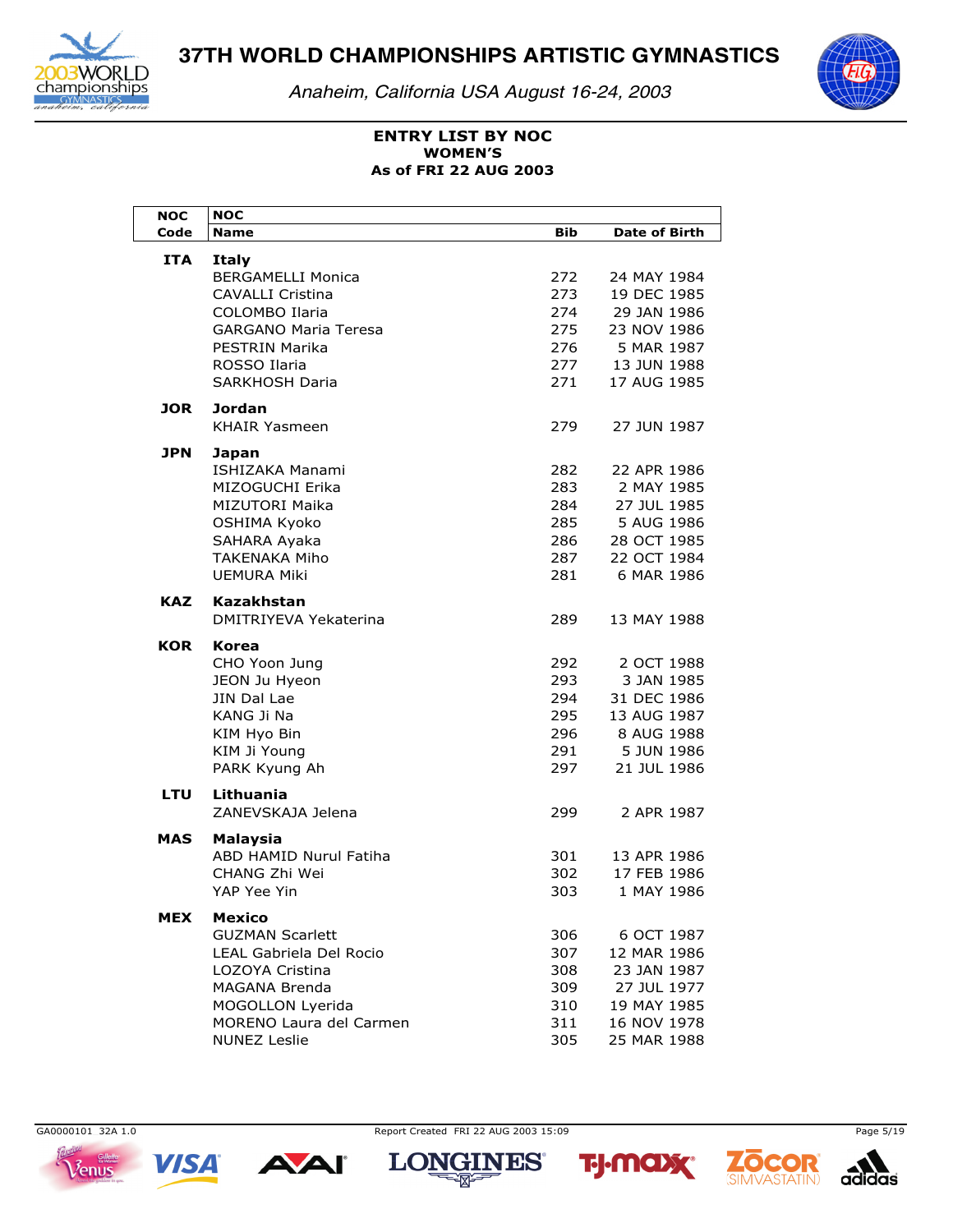

*Anaheim, California USA August 16-24, 2003*



### **ENTRY LIST BY NOC As of FRI 22 AUG 2003 WOMEN'S**

| <b>NOC</b> | <b>NOC</b>                      |            |                      |
|------------|---------------------------------|------------|----------------------|
| Code       | <b>Name</b>                     | <b>Bib</b> | <b>Date of Birth</b> |
| <b>NED</b> | <b>Netherlands</b>              |            |                      |
|            | <b>ENDEL Renske</b>             | 314        | 13 JUL 1983          |
|            | <b>HARMES Suzanne</b>           | 315        | 10 JAN 1986          |
|            | <b>KROONEN Mayra</b>            | 313        | 6 JUN 1988           |
|            | <b>LINDERS Loes</b>             | 316        | 2 JAN 1988           |
|            | VAN DEN BERG Berber             | 317        | 31 OCT 1987          |
|            | <b>VAN LEEUWEN Laura</b>        | 318        | 22 APR 1986          |
|            | <b>WAMMES Gabriella</b>         | 319        | 6 NOV 1985           |
|            |                                 |            |                      |
| <b>NZL</b> | <b>New Zealand</b>              |            |                      |
|            | <b>BOON Alethea</b>             | 321        | 7 JAN 1984           |
|            | <b>BROCKLEHURST Kate</b>        | 322        | 24 MAY 1987          |
|            | <b>CASTLES Belinda</b>          | 323        | 22 JAN 1987          |
|            | <b>NOLAN Ailish</b>             | 324        | 5 SEP 1985           |
|            | RAMEKA Melynne                  | 325        | 8 APR 1987           |
|            | <b>WELLS Nicola</b>             | 326        | 15 OCT 1984          |
| <b>PER</b> | Peru                            |            |                      |
|            | <b>GARCIA AYESTA Mery</b>       | 328        | 30 SEP 1985          |
|            |                                 |            |                      |
| <b>PHI</b> | <b>Philippines</b>              |            |                      |
|            | DE GUZMAN Ciotamoni             | 330        | 12 APR 1976          |
|            | <b>FSPIRITU Phoebe Danielle</b> | 331        | 7 OCT 1985           |
| <b>POL</b> | <b>Poland</b>                   |            |                      |
|            | <b>KOPANCZYK Olivia</b>         | 333        | 27 SEP 1988          |
|            | LITEWKA Joanna                  | 334        | 8 FEB 1986           |
|            | PIHAN Marta                     | 335        | 23 JUL 1987          |
|            | SKIBKO Joanna                   | 336        | 20 APR 1986          |
|            | SKOWRONSKA Joanna               | 337        | 1 AUG 1982           |
|            | SKOWRONSKA Malgorzata           | 338        | 1 AUG 1982           |
| <b>PRK</b> | People's Rep. of Korea          |            |                      |
|            | HAN Jong Ok                     | 340        | 28 AUG 1986          |
|            | <b>KANG Yun Mi</b>              | 341        | 11 FEB 1988          |
|            | KIM Un Jong                     | 342        | 13 AUG 1986          |
|            | PYON Kwang Sun                  | 343        | 18 NOV 1986          |
|            | RI Hae Yon                      | 344        | 12 JAN 1988          |
|            | SO Jong Ok                      | 345        | 19 FEB 1982          |
|            |                                 |            |                      |
| <b>PUR</b> | <b>Puerto Rico</b>              |            |                      |
|            | GONZALEZ Alexandra              | 347        | 6 OCT 1987           |
|            | LOPEZ Leysha                    | 348        | 25 AUG 1986          |
|            | LOZADA Maria V.                 | 349        | 24 JAN 1988          |
| <b>ROM</b> | <b>Romania</b>                  |            |                      |
|            | <b>BAN Oana Mihaela</b>         | 352        | 11 JAN 1986          |
|            | EREMIA Alexandra Georgina       | 357        |                      |
|            | <b>LEONIDA Florica</b>          | 353        | 13 JAN 1987          |
|            | MUNTEANU Aura Andreea           | 354        | 20 SEP 1988          |
|            | <b>PONOR Catalina</b>           | 355        | 20 AUG 1987          |
|            | <b>ROSU Monica</b>              | 351        | 11 MAY 1987          |
|            | SOFRONIE Nicoleta Daniela       | 356        | 12 FEB 1988          |

GA0000101 32A 1.0 Page 6/19



**VISA** 

**AAI** 





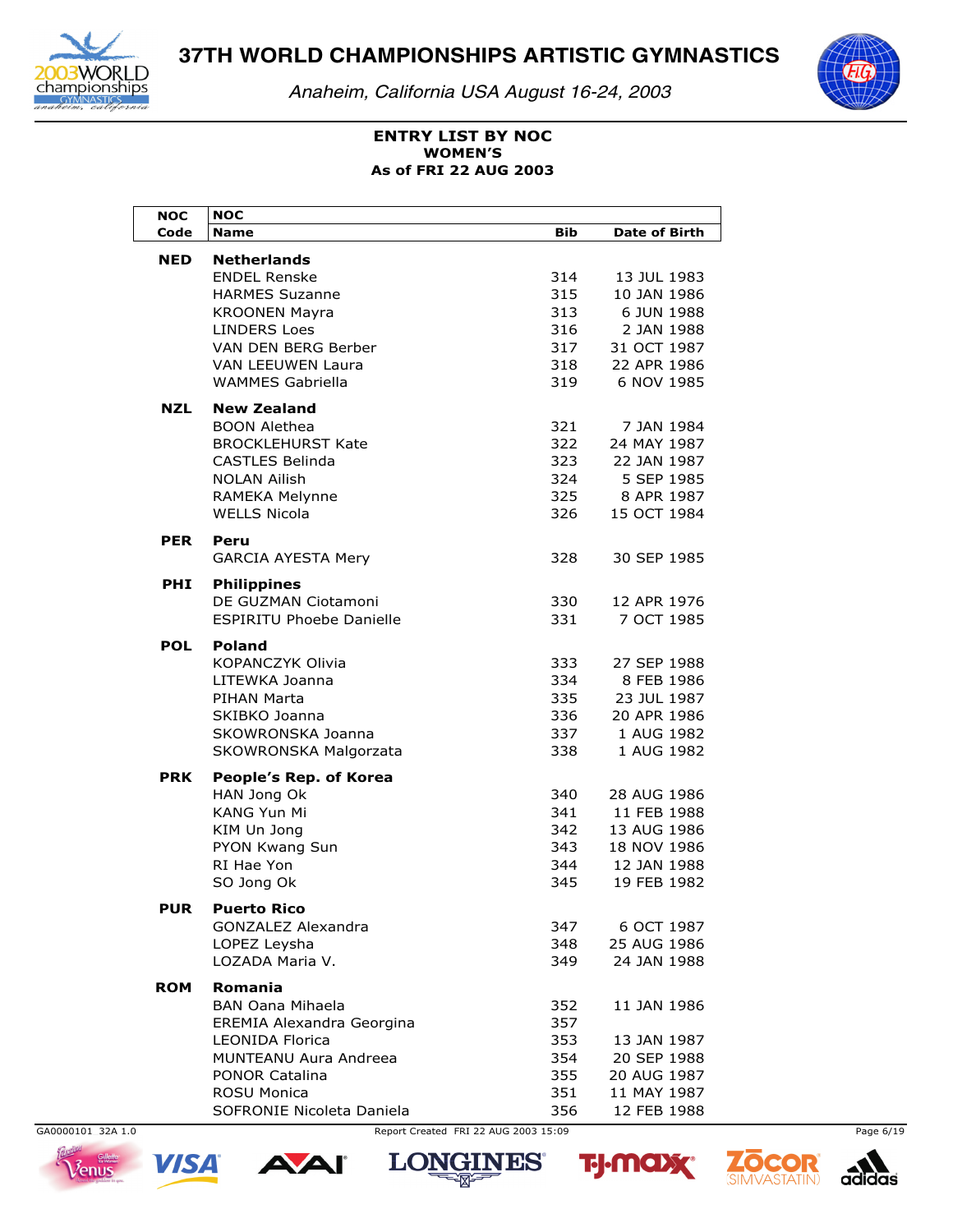

*Anaheim, California USA August 16-24, 2003*



# **ENTRY LIST BY NOC As of FRI 22 AUG 2003 WOMEN'S**

| NOC        | <b>NOC</b>                                        |            |                      |
|------------|---------------------------------------------------|------------|----------------------|
| Code       | <b>Name</b>                                       | <b>Bib</b> | <b>Date of Birth</b> |
| <b>RSA</b> | <b>South Africa</b>                               |            |                      |
|            | <b>BEYL Cheronne</b>                              | 360        | 11 SEP 1986          |
|            | <b>BOTHA Urshula</b>                              | 361        | 4 JUL 1984           |
|            | <b>ENSLIN Tamaryn</b>                             | 362        | 14 DEC 1986          |
|            | <b>GOLDING Kelly</b>                              | 363        | 6 MAY 1986           |
|            | <b>JOYCE Kerry</b>                                | 364        | 2 FEB 1982           |
|            | <b>LABUSCHAGNE Zandre</b>                         | 365        | 8 JUL 1986           |
|            | <b>VISAGIE Celeste</b>                            | 359        | 26 DEC 1988          |
| <b>RUS</b> | <b>Russia</b>                                     |            |                      |
|            | ANOCHINA Elena                                    | 368        | 25 OCT 1988          |
|            | CHEVTCHENKOVA Alexandra                           | 371        |                      |
|            | EZHOVA Liudmila                                   | 370        | 4 MAR 1982           |
|            | KHORKINA Svetlana                                 | 369        | 19 JAN 1979          |
|            | PAVLOVA Anna                                      | 372        | 6 SEP 1987           |
|            | ZAMOLODCHIKOVA Elena                              | 373        | 19 SEP 1982          |
|            |                                                   |            |                      |
| <b>SCG</b> | <b>Serbia And Montenegro</b><br>TEODOROVIC Jovana | 375        | 19 JUN 1986          |
|            |                                                   |            |                      |
| <b>SLO</b> | <b>Slovenia</b>                                   |            |                      |
|            | <b>KAMNAR Julia</b>                               | 377        | 24 FEB 1987          |
| SRI        | Sri Lanka                                         |            |                      |
|            | <b>BUDDHIKA Madushani</b>                         | 379        | 16 JUN 1986          |
|            | <b>CHAMEN Achini</b>                              | 380        | 13 SEP 1983          |
|            | MADIWILA Maduka                                   | 381        | 21 FEB 1984          |
|            | <b>UPENDRA Chalani</b>                            | 382        | 14 OCT 1986          |
|            | WIJERATHNA Danushka                               | 383        | 5 MAR 1982           |
| SUI        | <b>Switzerland</b>                                |            |                      |
|            | <b>COLLAUD Annelore</b>                           | 384        | 14 MAY 1985          |
|            | <b>ENGLERT Danielle</b>                           | 385        | 29 APR 1986          |
|            | <b>KAESLIN Ariella</b>                            | 386        | 11 OCT 1987          |
|            | <b>MARTI Melanie</b>                              | 387        | 3 JUN 1986           |
|            | STUDER Joy                                        | 388        | 2 APR 1988           |
|            | <b>ZUERCHER Janine</b>                            | 389        | 5 FEB 1986           |
| <b>SVK</b> | Slovakia                                          |            |                      |
|            | ADAMSKA Veronika                                  | 392        | 31 AUG 1984          |
|            | DRABIKOVA Jana                                    | 393        | 26 NOV 1985          |
|            | <b>HILMEROVA Adriana</b>                          | 391        | 21 MAY 1988          |
|            | <b>HOMOLOVA Maria</b>                             | 394        | 26 SEP 1987          |
|            | LUPTAKOVA Jana                                    | 395        | 27 DEC 1986          |
|            | MUDRAKOVA Petra                                   | 396        | 20 MAR 1988          |
|            | SEKEROVA Zuzana                                   | 397        | 25 SEP 1984          |
|            |                                                   |            |                      |
| <b>SWE</b> | Sweden<br><b>BOHMAN Karolina</b>                  | 399        | 11 JUL 1984          |
|            | <b>WAGNER Veronica</b>                            | 400        | 7 JUL 1987           |





GA0000101 32A 1.0 Page 7/19







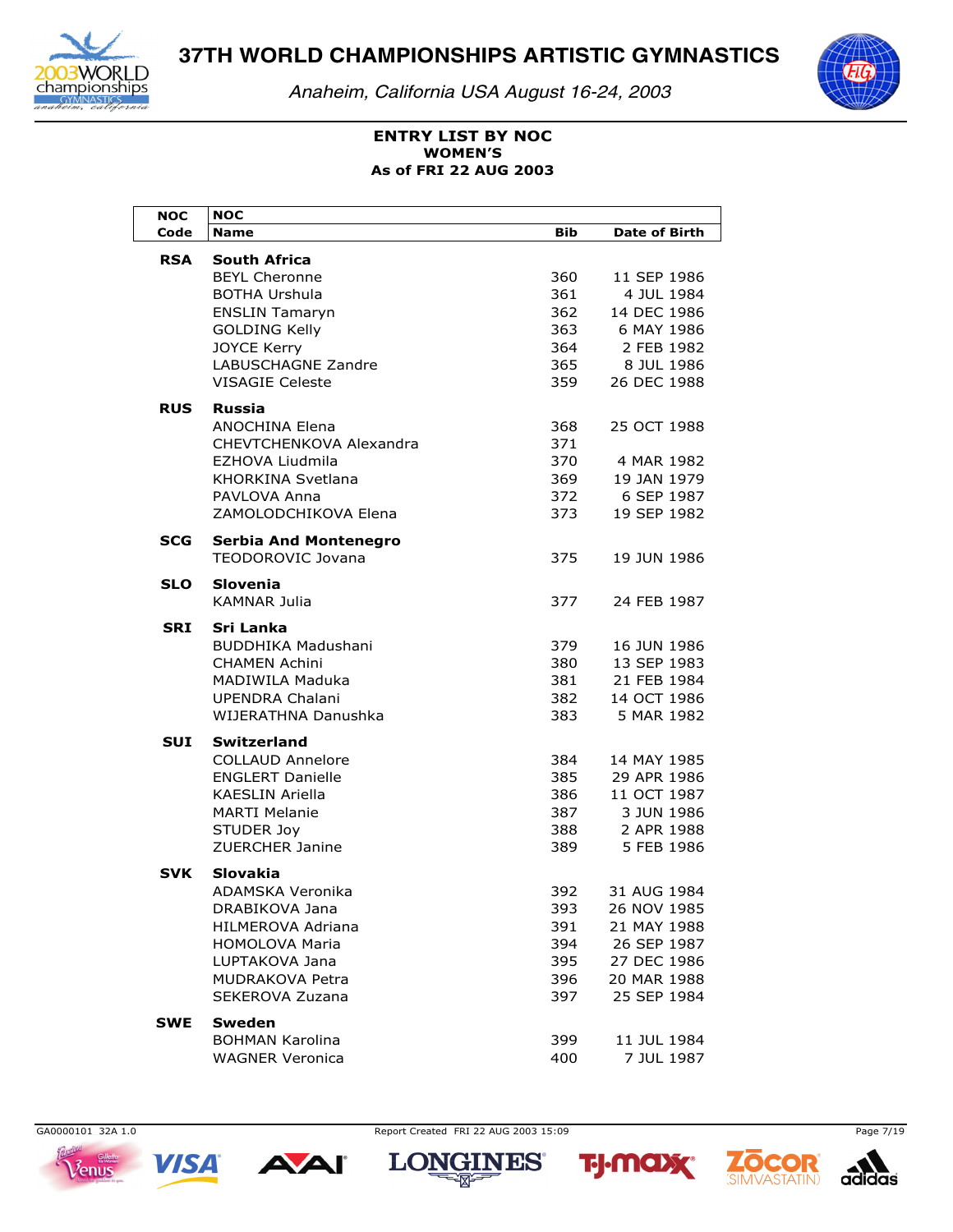

*Anaheim, California USA August 16-24, 2003*



### **ENTRY LIST BY NOC As of FRI 22 AUG 2003 WOMEN'S**

| <b>NOC</b> | <b>NOC</b>                                                                                                                                                                             |                                               |                                                                                                      |
|------------|----------------------------------------------------------------------------------------------------------------------------------------------------------------------------------------|-----------------------------------------------|------------------------------------------------------------------------------------------------------|
| Code       | <b>Name</b>                                                                                                                                                                            | <b>Bib</b>                                    | <b>Date of Birth</b>                                                                                 |
| <b>TPE</b> | <b>Chinese Taipei</b><br><b>CHIANG Pi-Hsuan</b><br><b>WU Ling-Yi</b>                                                                                                                   | 402<br>403                                    | 25 JAN 1983<br>18 APR 1985                                                                           |
| <b>UKR</b> | <b>Ukraine</b><br><b>KOZICH Alina</b><br><b>KRASNYNSKA Irina</b><br>KVASHA Alona<br>PROSKURINA Marina<br>SIROBABA Natalia<br><b>TFSI FNKO Inna</b><br>YAROTSKA Irina                   | 406<br>407<br>408<br>409<br>410<br>405<br>411 | 16 DEC 1987<br>19 NOV 1987<br>5 NOV 1984<br>12 AUG 1985<br>26 SEP 1985<br>13 JAN 1987<br>29 AUG 1985 |
| <b>USA</b> | <b>United States</b><br><b>HUMPHREY Terin</b><br><b>KUPETS Courtney</b><br><b>MEMMEL Chellsie</b><br>PATTERSON Carly<br>POSTELL Ashley<br><b>SCHWIKERT Tasha</b><br><b>VISE Hollie</b> | 413<br>415<br>414<br>416<br>417<br>418<br>419 | 14 AUG 1986<br>28 JUL 1986<br>4 FEB 1988<br>9 JUN 1986<br>21 NOV 1984<br>6 DEC 1987                  |
| <b>UZB</b> | <b>Uzbekistan</b><br>CHUSOVITINA Oksana<br><b>GORDEEVA Alexandra</b>                                                                                                                   | 421<br>422                                    | 19 JUN 1975<br>14 SEP 1980                                                                           |
| <b>VEN</b> | Venezuela<br>ADRIANZA Areadne<br><b>BRICENO Fanny</b><br><b>CESAR Melissa</b><br>LOPEZ Jessica<br><b>LOVERA Arlen</b>                                                                  | 424<br>425<br>426<br>427<br>428               | 18 JUN 1984<br>16 AUG 1987<br>7 NOV 1985<br>22 JAN 1986<br>24 SEP 1984                               |

 $V$ enus

**VISA** 

**AAI** 



**TALANT** 







13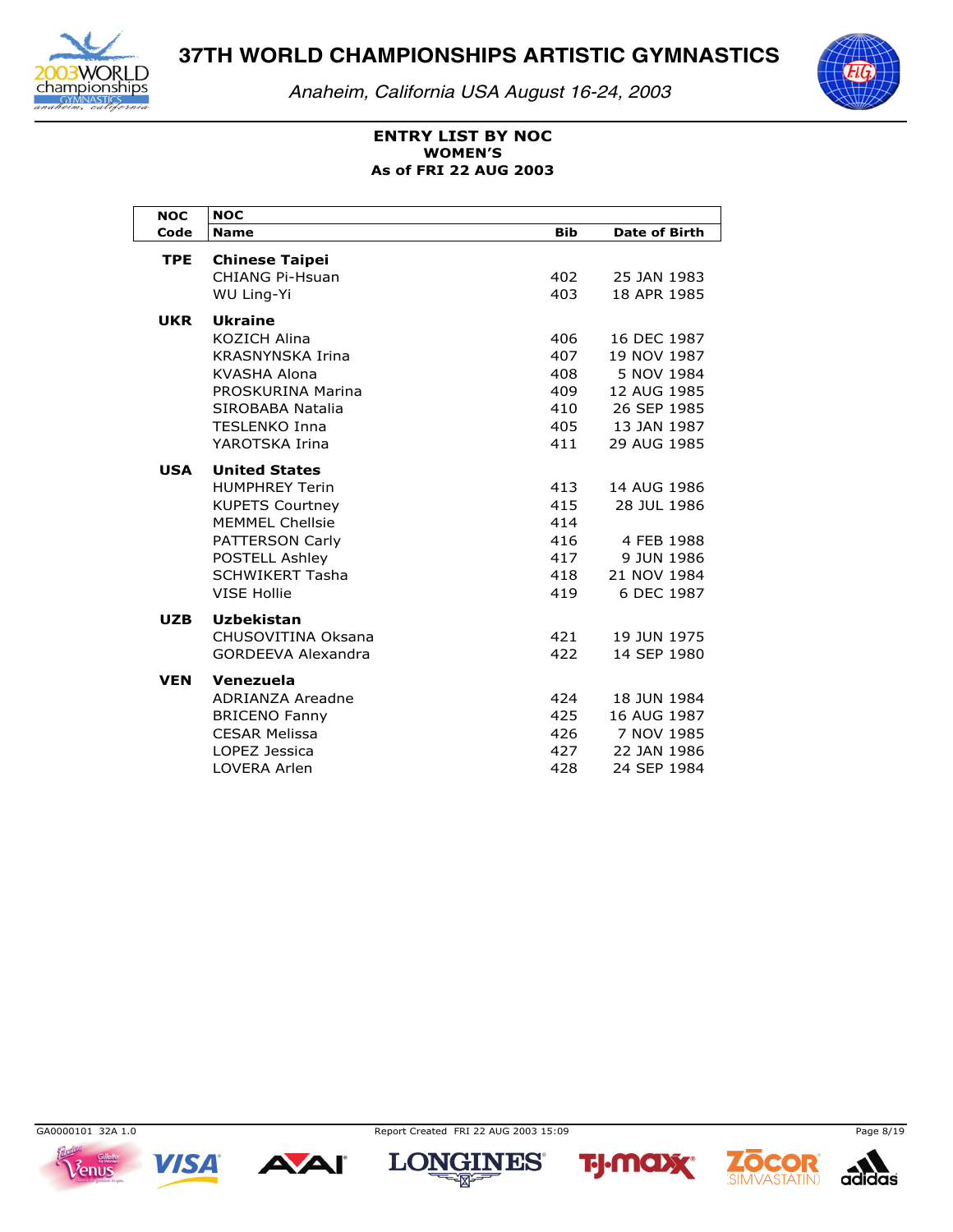

*Anaheim, California USA August 16-24, 2003*



### **ENTRY LIST BY NOC As of FRI 22 AUG 2003 MEN'S**

| <b>NOC</b> | <b>NOC</b>                               |     |                      |
|------------|------------------------------------------|-----|----------------------|
| Code       | <b>Name</b>                              | Bib | <b>Date of Birth</b> |
| <b>ALG</b> | <b>Algeria</b>                           |     |                      |
|            | <b>AIT SAADA Fateh</b>                   | 501 | 24 OCT 1978          |
|            | FERDJANI Sid Ali                         | 502 | 1 NOV 1976           |
|            | <b>GUETTAF Abdel Kader</b>               | 503 |                      |
|            | GUEZGOUZ Karim                           | 504 |                      |
|            | KHIATI Mutapha                           | 505 |                      |
|            | YAHOUIA Noureddine                       | 506 | 19 DEC 1977          |
| <b>ARG</b> |                                          |     |                      |
|            | Argentina<br><b>CHIARLO Lucas Matias</b> | 508 | 25 JUN 1981          |
|            | ERBOJO Sergio Erasmo                     | 509 | 27 JUL 1979          |
|            | <b>GOROSITO Mario Antonio</b>            | 510 | 27 MAY 1982          |
|            | <b>MOLINARI Federico Martin</b>          | 511 | 11 JAN 1984          |
|            | PASSALENTI Martin Guido                  | 512 | 25 OCT 1979          |
|            | PEDERCINI Eric Ariel                     | 513 | 20 APR 1978          |
|            |                                          |     |                      |
| ARM        | <b>Armenia</b>                           |     |                      |
|            | <b>AVETYAN Artyom</b>                    | 515 | 9 MAR 1979           |
|            | <b>CHARCHYAN Arthur</b>                  | 516 | 18 JUL 1984          |
|            | <b>GEVORGYAN Gevorg</b>                  | 517 | 29 DEC 1981          |
|            | <b>MERDINYAN Harutyum</b>                | 518 | 16 AUG 1984          |
|            | STEPANYAN Vahag                          | 519 | 18 JUN 1983          |
|            | ZAKARYAN Arthur                          | 520 | 22 OCT 1981          |
| <b>AUS</b> | <b>Australia</b>                         |     |                      |
|            | <b>BARTLETT Ian</b>                      | 523 | 23 OCT 1980          |
|            | CARROLL John                             | 524 | 18 DEC 1983          |
|            | JEFFERIS Joshua                          | 525 | 29 AUG 1985          |
|            | <b>MAMIN Pavel</b>                       | 526 | 9 JUL 1971           |
|            | MOSS Joël                                | 527 | 23 MAR 1981          |
|            | RIZZO Philippe                           | 528 | 9 FEB 1981           |
|            | <b>SIMPSON Samuel</b>                    | 522 | 24 APR 1984          |
| <b>AUT</b> | Austria                                  |     |                      |
|            | <b>BALDAUF Marco</b>                     | 530 | 12 NOV 1979          |
|            | <b>BOESCH Sébastien</b>                  | 531 | 2 APR 1985           |
|            | <b>GASTEIGER Arno</b>                    | 532 | 24 JUN 1985          |
|            | <b>MAYR Marco</b>                        | 533 | 22 MAY 1981          |
|            | <b>RAUSCHER Mario</b>                    | 534 | 9 APR 1984           |
|            | ZIMMERMANN Thomas                        | 535 | 10 NOV 1972          |
| BAH        | <b>Bahamas</b>                           |     |                      |
|            | <b>MAILLIS Troy</b>                      | 537 | 7 NOV 1982           |
|            |                                          |     |                      |
| BAR        | <b>Barbados</b>                          |     |                      |
|            | <b>GREENIDGE Cory</b>                    | 536 | 12 OCT 1981          |
| BEL        | <b>Belgium</b>                           |     |                      |
|            | COUCKHUYT Günther                        | 540 | 16 DEC 1981          |

 $V$ enus



GA0000101 32A 1.0 Page 9/19

**2014** 





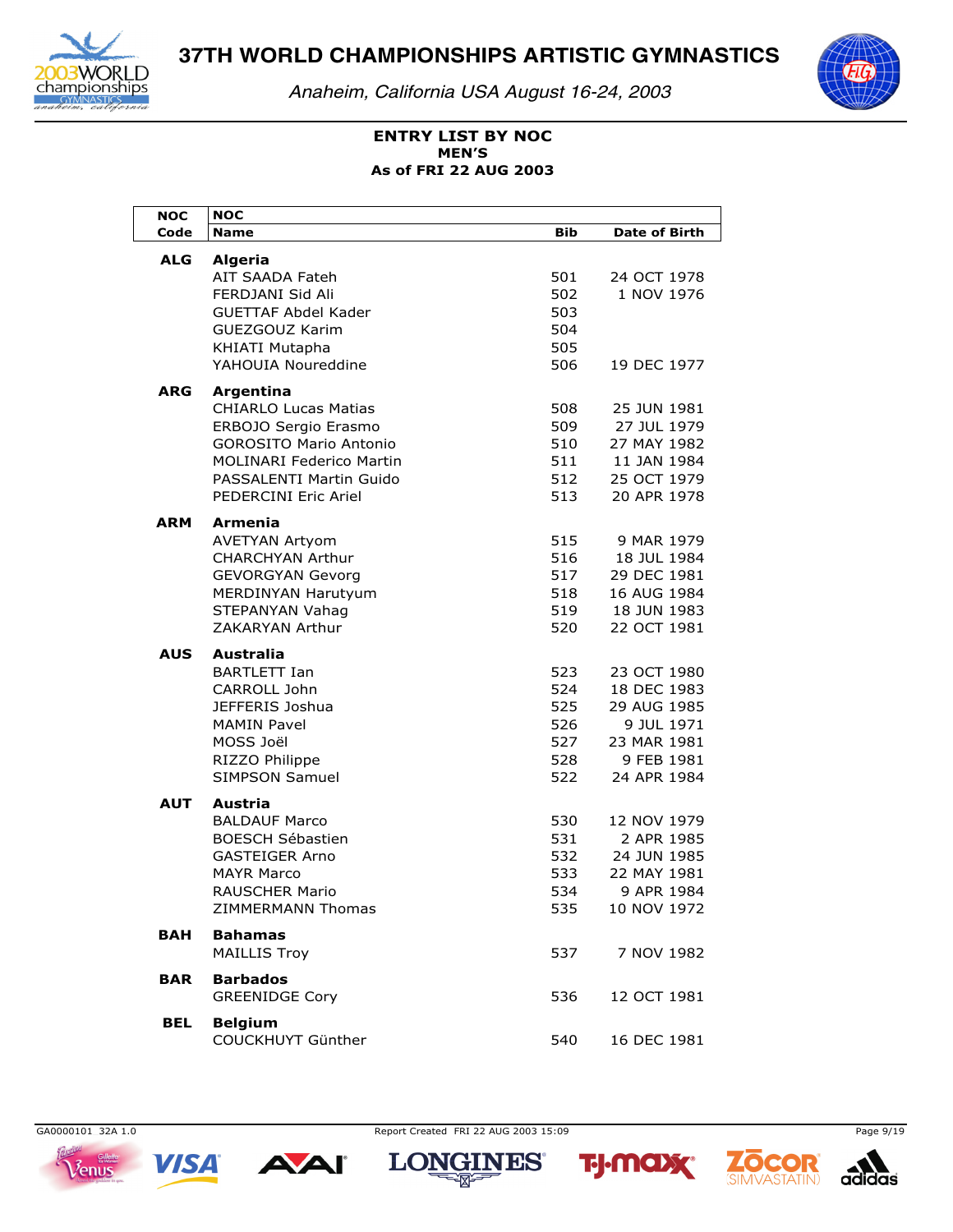

*Anaheim, California USA August 16-24, 2003*



### **ENTRY LIST BY NOC As of FRI 22 AUG 2003 MEN'S**

| <b>NOC</b> | <b>NOC</b>                            |            |                      |
|------------|---------------------------------------|------------|----------------------|
| Code       | <b>Name</b>                           | <b>Bib</b> | <b>Date of Birth</b> |
| <b>BLR</b> | <b>Belarus</b>                        |            |                      |
|            | <b>BIARHOVIN Alexander</b>            | 542        |                      |
|            | <b>IVANKOV Ivan</b>                   | 543        | 10 APR 1975          |
|            | <b>KASPAROVICH Dimitri</b>            | 544        | 15 OCT 1977          |
|            | <b>KRUZHYLOV Alexander</b>            | 545        | 26 DEC 1980          |
|            | <b>SAVENKOV Denis</b>                 | 546        | 17 SEP 1983          |
|            | SAVITSKI Dimitri                      | 547        | 22 FEB 1984          |
|            | SINKEVICH Alexei                      | 548        | 10 JUN 1977          |
| <b>BOL</b> | <b>Bolivia</b>                        |            |                      |
|            | PEDRAZA ANEZ Jorge Alberto            | 550        | 8 NOV 1973           |
|            |                                       |            |                      |
| <b>BRA</b> | <b>Brazil</b><br><b>CAMARGO Vitor</b> | 552        | 25 AUG 1982          |
|            | <b>CONCEICAO Michel</b>               |            |                      |
|            |                                       | 553        | 4 MAR 1982           |
|            | <b>HYPOLITO Diego</b>                 | 554        | 19 JUN 1986          |
|            | <b>NOGUEIRA Danilo</b>                | 555        | 26 JUL 1983          |
|            | <b>RODRIGUES Mosiah</b>               | 556        | 31 AUG 1981          |
|            | <b>ROSA Victor</b>                    | 557        | 11 AUG 1986          |
| BUL        | <b>Bulgaria</b>                       |            |                      |
|            | <b>DIMITROV Dimitar</b>               | 560        | 9 JUL 1978           |
|            | <b>GIZDOV Kiril</b>                   | 559        | 13 JAN 1983          |
|            | <b>IVANOV Christian</b>               | 562        | 24 JAN 1977          |
|            | JOVTCHEV Jordan                       | 563        | 24 FEB 1973          |
|            | LIPSKI Andrei                         | 564        | 25 JAN 1981          |
|            | STEFANOV Radoslav                     | 565        | 5 JAN 1980           |
|            | YANEV Filip                           | 561        | 10 MAR 1982          |
| CAN        | Canada                                |            |                      |
|            | <b>GOLDING Grant</b>                  | 568        | 30 MAR 1981          |
|            | <b>IKEDA Ken</b>                      | 569        | 24 FEB 1982          |
|            | <b>IKEDA Richard</b>                  | 570        | 26 NOV 1974          |
|            | <b>JELTKOV Alexander</b>              | 571        | 25 FEB 1978          |
|            | <b>KIKUCHI David</b>                  | 572        | 27 DEC 1979          |
|            | <b>SANDY Casey</b>                    | 573        | 21 MAY 1984          |
|            | SHEWFELT Kyle                         | 567        | 6 MAY 1982           |
| <b>CHI</b> | <b>Chile</b>                          |            |                      |
|            | <b>CUBILLOS Emilio</b>                | 575        | 23 AUG 1980          |
|            | FUENZALIDA Cesar                      | 576        |                      |
|            | <b>GONZALEZ Tomas</b>                 | 577        |                      |
|            | PINA Felipe                           | 578        |                      |
|            |                                       |            |                      |
| <b>CHN</b> | China<br><b>HUANG Xu</b>              |            |                      |
|            |                                       | 581        | 4 FEB 1979           |
|            | LI Xiao-Peng                          | 582        | 27 JUL 1981          |
|            | <b>LIANG Fuliang</b>                  | 583        | 4 JAN 1983           |
|            | <b>TENG Haibin</b>                    | 584        | 2 JAN 1985           |
|            | XIAO Qin                              | 585        | 1 JAN 1985           |
|            | XING Aowei                            | 580        | 25 JAN 1982          |
|            | YANG Wei                              | 586        | 8 FEB 1980           |









**2014** 





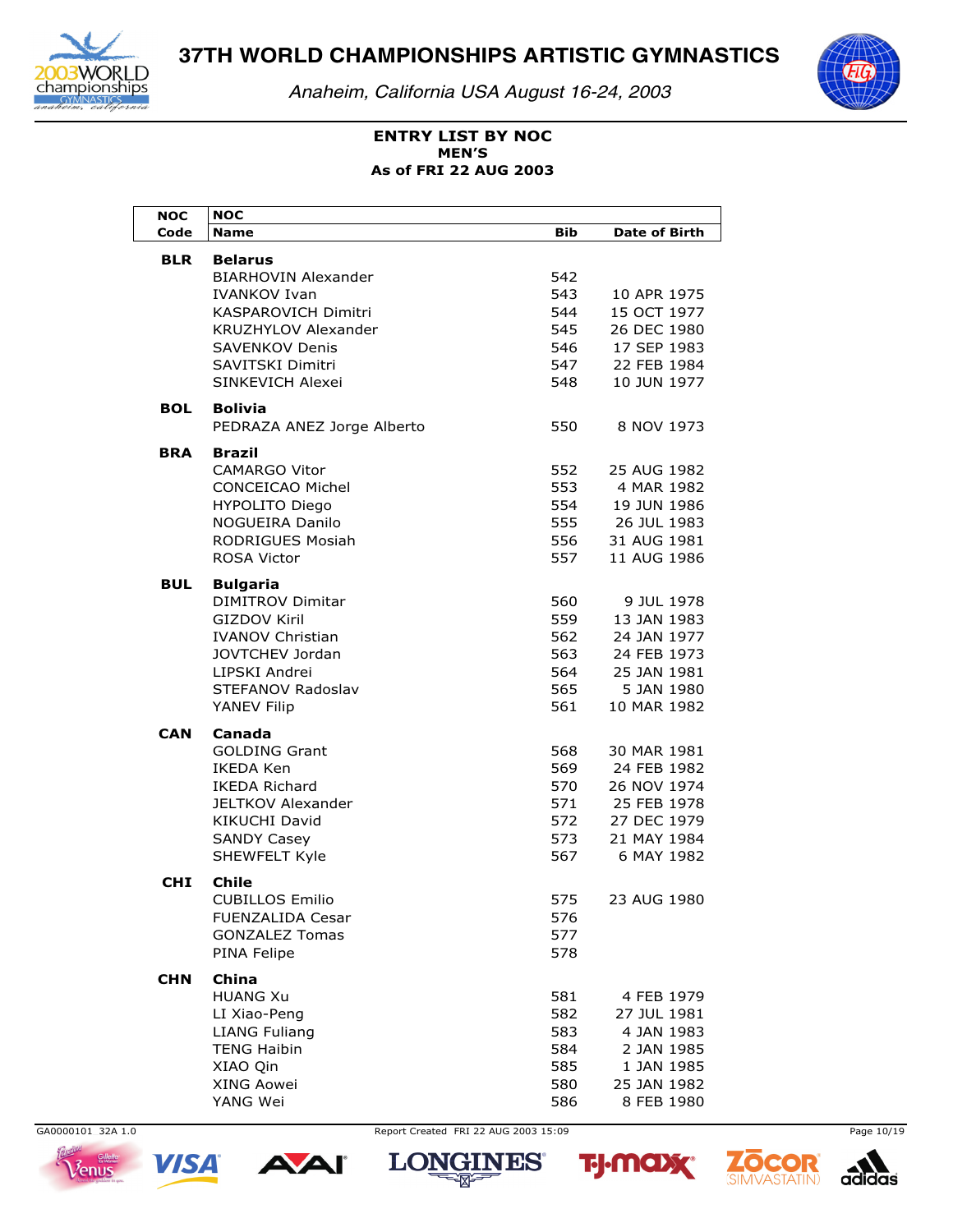

Anaheim, California USA August 16-24, 2003



### **ENTRY LIST BY NOC MEN'S** As of FRI 22 AUG 2003

| мос        | <b>NOC</b>                                           |            |                          |
|------------|------------------------------------------------------|------------|--------------------------|
| Code       | <b>Name</b>                                          | Bib        | <b>Date of Birth</b>     |
| <b>COL</b> | <b>Colombia</b>                                      |            |                          |
|            | <b>BROCHERO James</b>                                | 589        | 12 APR 1985              |
|            | CARVAJAL Edison                                      | 590        | 20 SEP 1982              |
|            | <b>CASTELLANOS Deivy</b>                             | 591        | 21 DEC 1984              |
|            | GIRALDO Jorge Hugo                                   | 592        | 5 SEP 1979               |
|            | QUINTERO Giovanni                                    | 593        | 18 AUG 1986              |
|            | RODRIGUEZ Francisco                                  | 588        |                          |
|            | <b>VERNAZA Edison</b>                                | 594        | 27 APR 1984              |
| <b>CRO</b> | Croatia                                              |            |                          |
|            | <b>BREZ Marko</b>                                    | 596        | 10 APR 1986              |
|            | <b>MARCEK Kris</b>                                   | 597        | 6 DEC 1981               |
|            | <b>MARKOVIC Tomislav</b>                             | 598        | 31 JAN 1986              |
|            | <b>SELIGMAN Robert</b>                               | 599        | 1 MAY 1986               |
|            | <b>SOLAR Sasa</b>                                    | 600        | 24 MAR 1976              |
|            | <b>UDE Filip</b>                                     | 601        | 3 JUN 1986               |
|            |                                                      |            |                          |
| <b>CUB</b> | Cuba                                                 |            |                          |
|            | <b>BRITO FERRER Michel</b>                           | 603        | 15 AUG 1979              |
|            | <b>DRIGGS SANTOS Abel</b>                            | 604        | 12 DEC 1975              |
|            | LAMELAS RAMIREZ Lazaro<br><b>LEON TAMAYO Charles</b> | 605<br>606 | 1 AUG 1974<br>2 JAN 1981 |
|            | <b>LOPEZ RIOS Eric</b>                               | 607        | 29 DEC 1972              |
|            | MENDOZA VICET Yorlany                                | 608        | 2 SEP 1981               |
|            |                                                      |            |                          |
| CYP.       | <b>Cyprus</b>                                        |            |                          |
|            | <b>ARISTOTELOUS Constantinos</b>                     | 610        | 25 MAR 1983              |
|            | <b>GEORGALLAS Irodotos</b>                           | 611        | 14 DEC 1977              |
|            | <b>GEORGIOU Georgios</b>                             | 612        | 11 JAN 1983              |
|            | <b>KOUSIOU Andreas</b>                               | 613        | 20 MAR 1973              |
| <b>CZE</b> | <b>Czech Republic</b>                                |            |                          |
|            | FIRT Jiri                                            | 616        | 1 AUG 1972               |
|            | <b>KONECNY Martin</b>                                | 617        | 6 AUG 1984               |
|            | <b>MATERA Lubomir</b>                                | 618        | 8 DEC 1978               |
|            | <b>REXA Daniel</b>                                   | 619        | 12 SEP 1979              |
|            | SMEJKAL Petr                                         | 615        | 19 FEB 1979              |
|            | <b>VLK Martin</b>                                    | 620        | 7 OCT 1980               |
|            | <b>VYORAL David</b>                                  | 621        | 11 OCT 1981              |
| DEN        | Denmark                                              |            |                          |
|            | <b>AUNVIG Daniel</b>                                 | 624        | 3 JAN 1980               |
|            | <b>BRANDTOFT Rasmus</b>                              | 625        | 7 NOV 1973               |
|            | <b>CHRISTENSEN Thomas</b>                            | 626        | 11 MAY 1980              |
|            | <b>FARDAN Kasper</b>                                 | 627        | 14 MAY 1974              |
|            | <b>KRAEMMER Henrik</b>                               | 623        |                          |
|            | <b>LODAHL Tue</b>                                    | 628        | 26 MAY 1978              |
|            | VILLEKJAER NIELSEN Jeppe                             | 629        | 26 MAR 1979              |
| <b>ECU</b> | <b>Ecuador</b>                                       |            |                          |
|            | <b>SAAVEDRA Andres</b>                               | 631        |                          |



Report Created FRI 22 AUG 2003 15:09









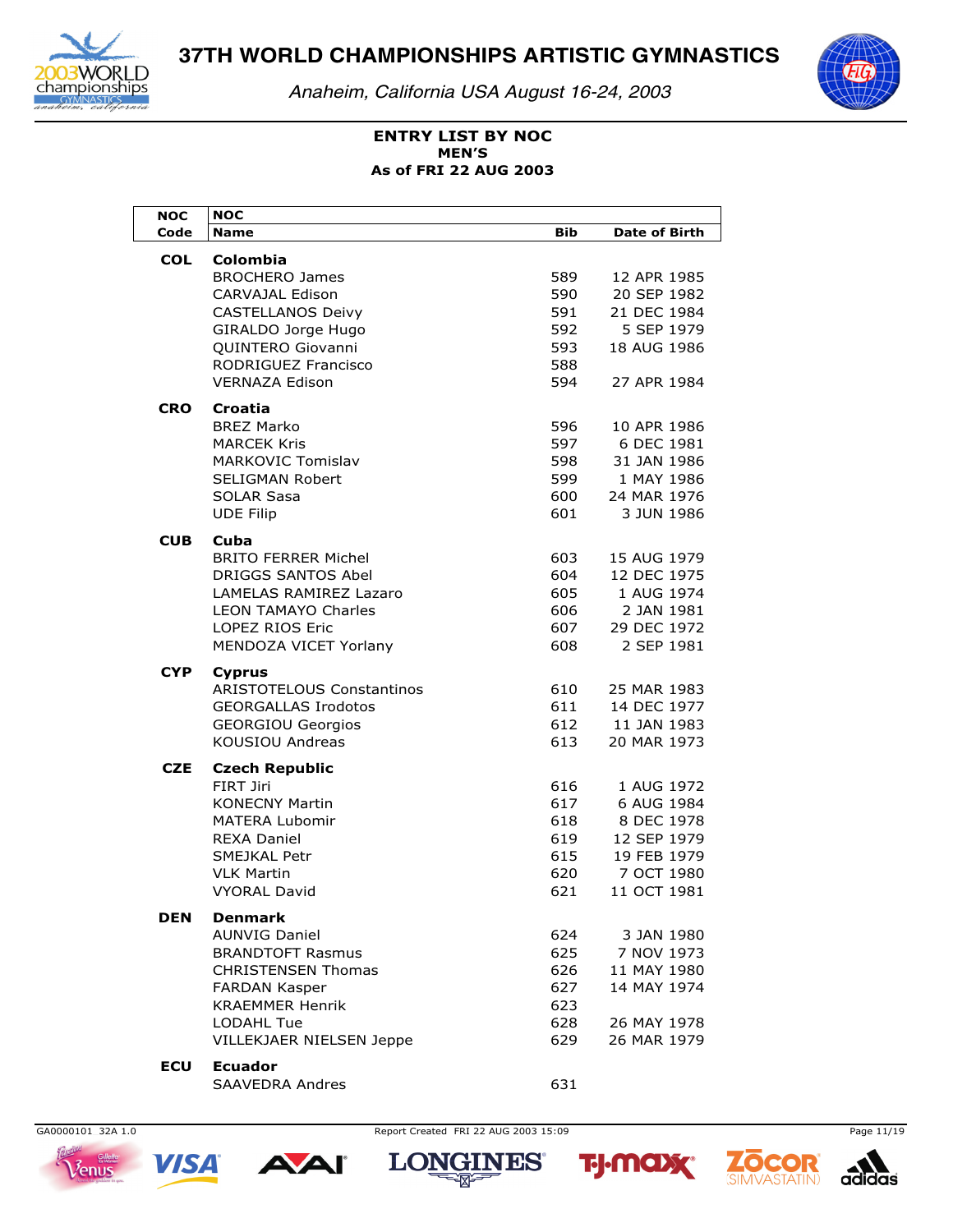

*Anaheim, California USA August 16-24, 2003*



### **ENTRY LIST BY NOC As of FRI 22 AUG 2003 MEN'S**

| <b>NOC</b> | <b>NOC</b>                                        |            |                            |
|------------|---------------------------------------------------|------------|----------------------------|
| Code       | <b>Name</b>                                       | <b>Bib</b> | <b>Date of Birth</b>       |
| <b>EGY</b> | Egypt                                             |            |                            |
|            | <b>ABDELKARIM Raouf</b>                           | 633        | 23 JAN 1978                |
|            | ABDELRAHMAN Karim                                 | 634        | 24 AUG 1978                |
|            | ELDARINY Walid                                    | 635        | 16 APR 1977                |
|            | RAGAB Tamer                                       | 636        | 20 OCT 1982                |
|            | <b>SEROUR Mohamed</b><br>ZAKI Morad               | 637<br>638 | 16 MAR 1980                |
|            |                                                   |            |                            |
| <b>ESA</b> | El Salvador<br><b>CANAS FIGUEROA Oscar Anibal</b> | 640        | 11 NOV 1987                |
| <b>ESP</b> | <b>Spain</b>                                      |            |                            |
|            | BARRENECHEA Alejandro                             | 643        | 30 MAR 1976                |
|            | <b>CANO Victor</b>                                | 644        | 10 FEB 1978                |
|            | <b>CARBALLO Jesus</b>                             | 645        | 26 NOV 1976                |
|            | <b>CARBALLO Manuel</b>                            | 646        | 23 NOV 1982                |
|            | <b>COMBARROS Oriol</b>                            | 642        | 12 MAY 1980                |
|            | <b>MARTINEZ Rafael</b>                            | 647        | 10 DEC 1983                |
|            | VIVO Andreu                                       | 648        | 3 FEB 1978                 |
|            |                                                   |            |                            |
| FIN        | <b>Finland</b>                                    |            |                            |
|            | AALTO Sami<br>HARJU Jarkko                        | 651<br>650 | 11 NOV 1980<br>7 OCT 1975  |
|            | <b>KOIVUNEN Riku</b>                              | 652        | 6 MAY 1976                 |
|            | KRIU Sami                                         | 657        |                            |
|            | MIKKONEN Petja                                    | 653        | 17 JUL 1979                |
|            | <b>MONKKONEN Jari</b>                             | 654        | 10 MAY 1974                |
|            | <b>TANSKANEN Jani</b>                             | 655        | 28 NOV 1975                |
|            | <b>TORKKEL Olli</b>                               | 656        | 11 SEP 1978                |
|            |                                                   |            |                            |
| <b>FRA</b> | <b>France</b><br><b>BENY Pierre-Yves</b>          | 660        |                            |
|            | <b>CASIMIR Eric</b>                               | 661        | 12 FEB 1983<br>20 FEB 1977 |
|            | DA SILVA Gaël                                     | 659        | 30 DEC 1984                |
|            | <b>GUILLE Cédric</b>                              | 663        | 6 MAY 1978                 |
|            | <b>KARBANENKO Dimitri</b>                         | 664        | 19 JUL 1973                |
|            | <b>MAREE Florent</b>                              | 665        | 17 NOV 1980                |
|            | MOUNARD Johan                                     | 662        | 14 JUN 1979                |
|            |                                                   |            |                            |
| GBR        | <b>Great Britain</b>                              |            |                            |
|            | <b>BRADLEY Ryan</b><br><b>BREWER Ross</b>         | 668        | 17 SEP 1984                |
|            | <b>EATON David</b>                                | 669<br>670 | 1 OCT 1979                 |
|            | FREEMAN Mark                                      | 667        | 28 SEP 1980                |
|            | <b>GERRARD Darren</b>                             | 671        | 31 MAR 1979                |
|            | <b>JACKSON Kanukai</b>                            | 672        | 15 FEB 1978                |
|            | LAWRENCE Danny                                    | 673        |                            |
|            |                                                   |            |                            |
| <b>GEO</b> | Georgia                                           |            |                            |
|            | <b>GIORGADZE Ilia</b>                             | 675        | 12 JAN 1978                |
|            | <b>TVAURI Alexander</b>                           | 676        | 13 JUN 1977                |



**VISA** 









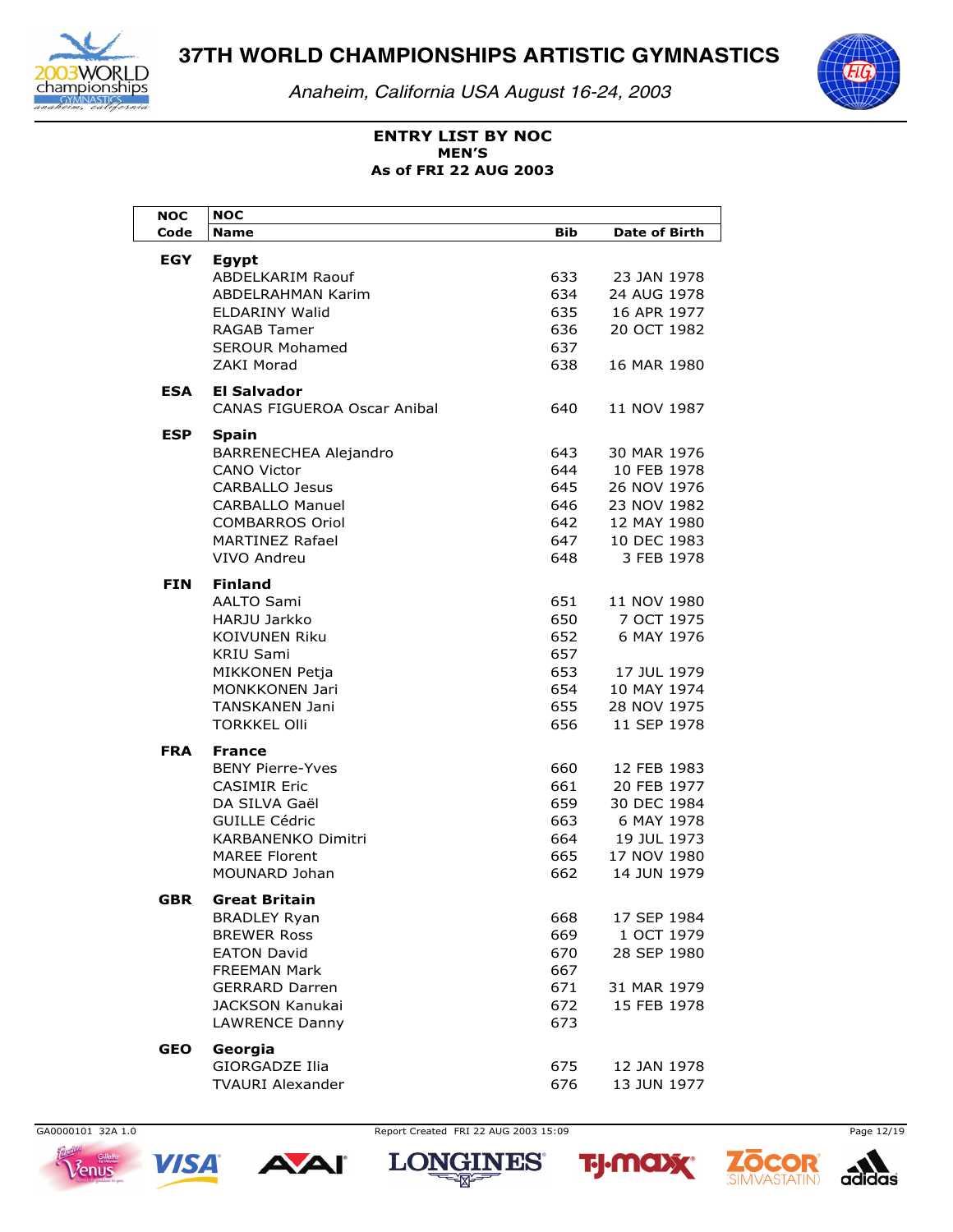

Anaheim, California USA August 16-24, 2003



### **ENTRY LIST BY NOC MEN'S** As of FRI 22 AUG 2003

| <b>NOC</b> | <b>NOC</b>                                                   |            |                      |
|------------|--------------------------------------------------------------|------------|----------------------|
| Code       | <b>Name</b>                                                  | <b>Bib</b> | <b>Date of Birth</b> |
| <b>GER</b> | Germany                                                      |            |                      |
|            | <b>ANDERGASSEN Thomas</b>                                    | 679.       | 20 FEB 1980          |
|            | <b>BERCZES Christian</b>                                     | 680        | 21 JAN 1981          |
|            | <b>HAMBUECHEN Fabian</b>                                     | 681        | 25 OCT 1987          |
|            | <b>JUCKEL Robert</b>                                         | 678        | 12 DEC 1981          |
|            | <b>KWIATKOWSKI Sven</b>                                      | 682        | 14 APR 1977          |
|            | ZAPF Stephan                                                 | 683        | 10 JAN 1979          |
|            | ZIESMER Ronny                                                | 684        | 26 JUL 1979          |
| <b>GRE</b> | Greece                                                       |            |                      |
|            | <b>BARMPAKIS Konstantinos</b>                                | 687        | 21 JUN 1983          |
|            | <b>LYMPANOVNOS Christos</b>                                  | 688        | 15 JAN 1984          |
|            | <b>MARAS Vlasios</b>                                         | 689        | 31 MAR 1983          |
|            | MELISSANIDIS Ioannis                                         | 690        | 27 MAR 1977          |
|            | <b>TAMPAKOS Dimosthenis</b>                                  | 691        | 12 NOV 1976          |
|            | <b>TSOLAKIDIS Vasileios</b>                                  | 692        | 9 SEP 1979           |
|            | <b>TZAVARAS Leonidas</b>                                     | 686        | 8 NOV 1980           |
|            |                                                              |            |                      |
| <b>GUA</b> | Guatemala                                                    |            |                      |
|            | JUAREZ MORATAYA Mynor Antonio                                | 694        | 26 MAY 1986          |
|            | MORGA CHOPEN Roddman Waldemar<br><b>REYES GIL Juan Pablo</b> | 695<br>696 | 21 OCT 1978          |
|            |                                                              |            |                      |
| HUN        | <b>Hungary</b>                                               |            |                      |
|            | DETROI Zoltan                                                | 699        | 24 AUG 1977          |
|            | <b>FEKETE Levente</b>                                        | 700        | 27 AUG 1980          |
|            | <b>GABOR Csaba</b>                                           | 698        |                      |
|            | <b>GAL Robert</b>                                            | 701        | 30 MAR 1979          |
|            | <b>KIRALY Roland</b>                                         | 702        | 21 JUL 1980          |
|            | <b>LORIK Attila</b>                                          | 703        | 19 JAN 1974          |
|            | <b>TAKACS Arpad</b>                                          | 704        | 23 OCT 1980          |
| <b>IND</b> | India                                                        |            |                      |
|            | <b>AHMAD Sarf Raz</b>                                        | 706        |                      |
|            | KUMAR B. N. Shiva                                            | 707        |                      |
|            | <b>PANDEY Vikas</b>                                          | 708        | 7 NOV 1982           |
|            | SRIVASTAVA Mayang                                            | 709        | 7 MAR 1983           |
|            | YADAV Mohit                                                  | 710        | 27 JUL 1978          |
|            | YADAV Rohit                                                  | 711        |                      |
| ISL        | <b>Iceland</b>                                               |            |                      |
|            | ALEXANDERSSON Runar                                          | 713        | 28 MAR 1977          |
|            | <b>KRISTJANSSON Dyri</b>                                     | 714        | 10 FEB 1980          |
|            | SIGTHORSSON Gretar                                           | 715        |                      |
|            | <b>SIGURDSSON Gunnar</b>                                     | 716        |                      |
|            | THOROLFSSON Anton Heidar                                     | 717        |                      |
|            | <b>VALGEIRSSON Jonas</b>                                     | 718        |                      |

GA0000101 32A 1.0 Venus



**AAI** 

Report Created FRI 22 AUG 2003 15:09

**2014** 







Page 13/19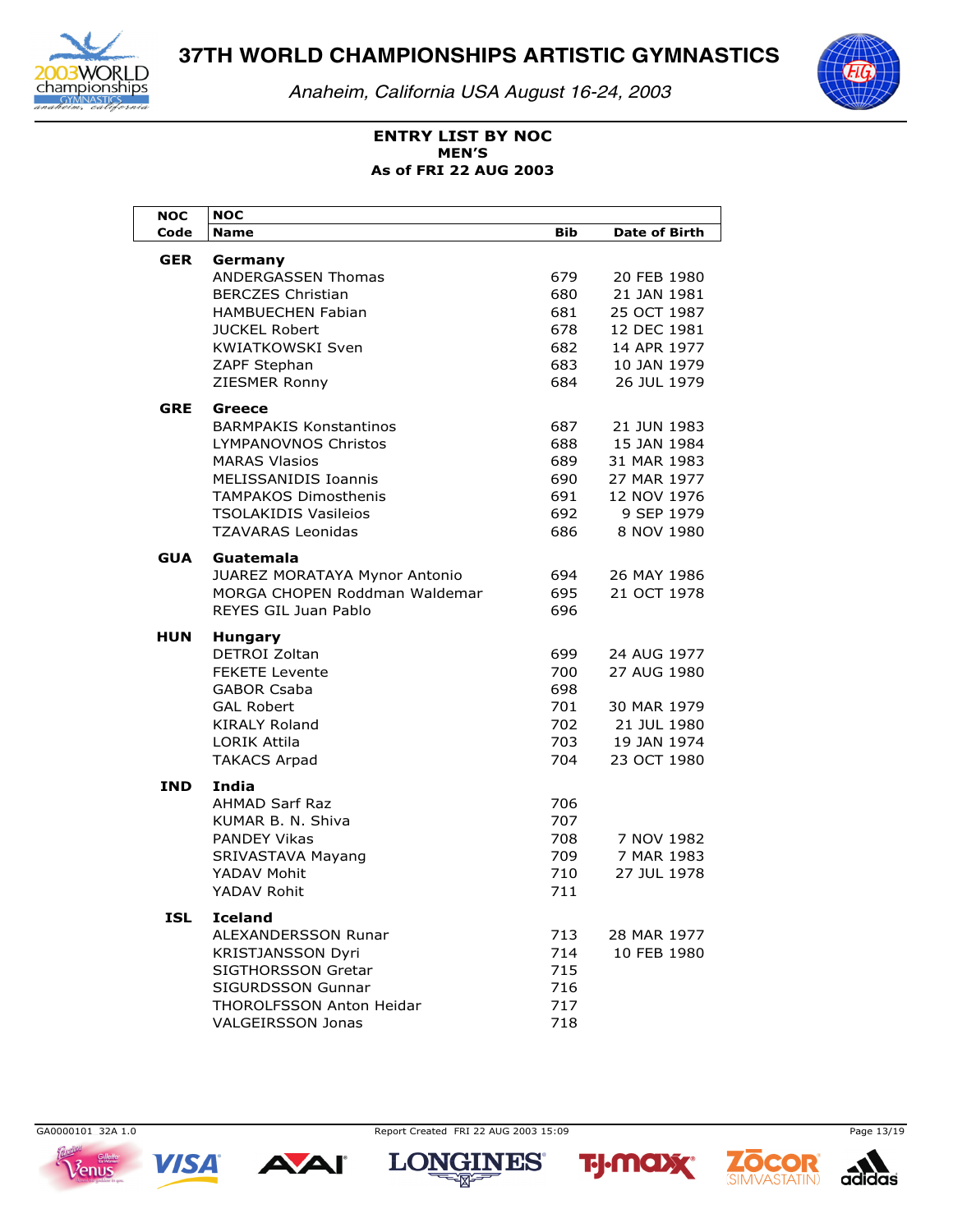

*Anaheim, California USA August 16-24, 2003*



### **ENTRY LIST BY NOC As of FRI 22 AUG 2003 MEN'S**

| <b>NOC</b> | <b>NOC</b>               |     |                      |
|------------|--------------------------|-----|----------------------|
| Code       | Name                     | Bib | <b>Date of Birth</b> |
| <b>ISR</b> | <b>Israel</b>            |     |                      |
|            | <b>BENBENISTY Avi</b>    | 720 |                      |
|            | <b>GHOLUB Eduard</b>     | 722 | 12 MAR 1982          |
|            | <b>GOFMAN Pavel</b>      | 723 | 26 NOV 1979          |
|            | <b>KAPLAN Erez</b>       | 724 | 25 APR 1982          |
|            | KHAMUDIS Alexander       | 721 | 2 SEP 1981           |
|            | SHAHAM Noam              | 725 | 29 APR 1985          |
|            | <b>TAL Shachar</b>       | 726 |                      |
|            |                          |     |                      |
| ITA        | Italy                    |     |                      |
|            | ANGIOLETTI Matteo        | 729 | 8 NOV 1980           |
|            | <b>BUSNARI Alberto</b>   | 730 | 4 OCT 1978           |
|            | CASSINA Igor             | 731 | 15 AUG 1977          |
|            | COPPOLINO Andrea         | 732 | 19 AUG 1979          |
|            | <b>FORTE Luca</b>        | 733 | 15 NOV 1984          |
|            | <b>MORANDI Matteo</b>    | 728 | 8 OCT 1981           |
|            | POZZO Enrico             | 734 | 12 FEB 1981          |
| <b>JPN</b> | Japan                    |     |                      |
|            | <b>KASAMATSU Akihiro</b> | 737 | 22 JUL 1976          |
|            | KASHIMA Takehiro         | 738 | 16 JUL 1980          |
|            | SATO Yu Shi              | 739 | 1 DEC 1978           |
|            | <b>TOMITA Hiroyuki</b>   | 740 | 21 NOV 1980          |
|            | TSUKAHARA Naoya          | 741 | 25 JUN 1977          |
|            | YAMADA Tatsuya           | 742 | 6 MAR 1976           |
|            | YONEDA Isao              | 736 | 20 AUG 1977          |
| <b>KAZ</b> | Kazakhstan               |     |                      |
|            | <b>AUTALIBOV Sain</b>    | 745 |                      |
|            | <b>GORBACHEV Stepan</b>  | 746 | 2 OCT 1983           |
|            | KURBANBAYEV Timur        | 747 | 1 DEC 1977           |
|            | <b>SERGEYEV Sergey</b>   | 744 |                      |
|            | SUGRALIYEV Ruslan        | 748 | 26 AUG 1981          |
|            | <b>VALYEEV Ildar</b>     | 749 |                      |
|            | YERIMBETOV Yernar        | 750 | 15 FEB 1980          |
| <b>KOR</b> |                          |     |                      |
|            | Korea<br>CHO Seong Min   | 753 | 5 JAN 1976           |
|            | KIM Dae Eun              | 754 | 17 SEP 1984          |
|            | LEE Sun-Sung             | 755 | 26 DEC 1980          |
|            | SHIN Hyung-Ook           | 756 | 28 MAY 1981          |
|            | YANG Tae Seok            | 752 | 4 MAY 1982           |
|            | YANG Tae-Young           | 757 | 8 JUL 1980           |
|            | YOU Won-Kil              | 758 | 23 AUG 1974          |
|            |                          |     |                      |
| LAT        | Latvia                   |     |                      |
|            | <b>GORBUNOVS Ivan</b>    | 760 | 7 JUL 1981           |
|            | <b>REVELINSH Erik</b>    | 761 | 8 APR 1980           |
|            | SAPRONENKO Evgeni        | 762 | 11 NOV 1978          |
|            | <b>SHNIKERS Vitali</b>   | 763 | 12 OCT 1978          |
|            | <b>VIHROVS Igors</b>     | 764 | 6 JUN 1978           |
|            | ZBICKIS Denis            | 765 | 24 MAR 1980          |





GA0000101\_32A 1.0 Report Created FRI 22 AUG 2003 15:09 Page 14/19**LONGINES®** 

**2014** 

**T. MOX** 

R

**SIMVASTATIN** 

adidas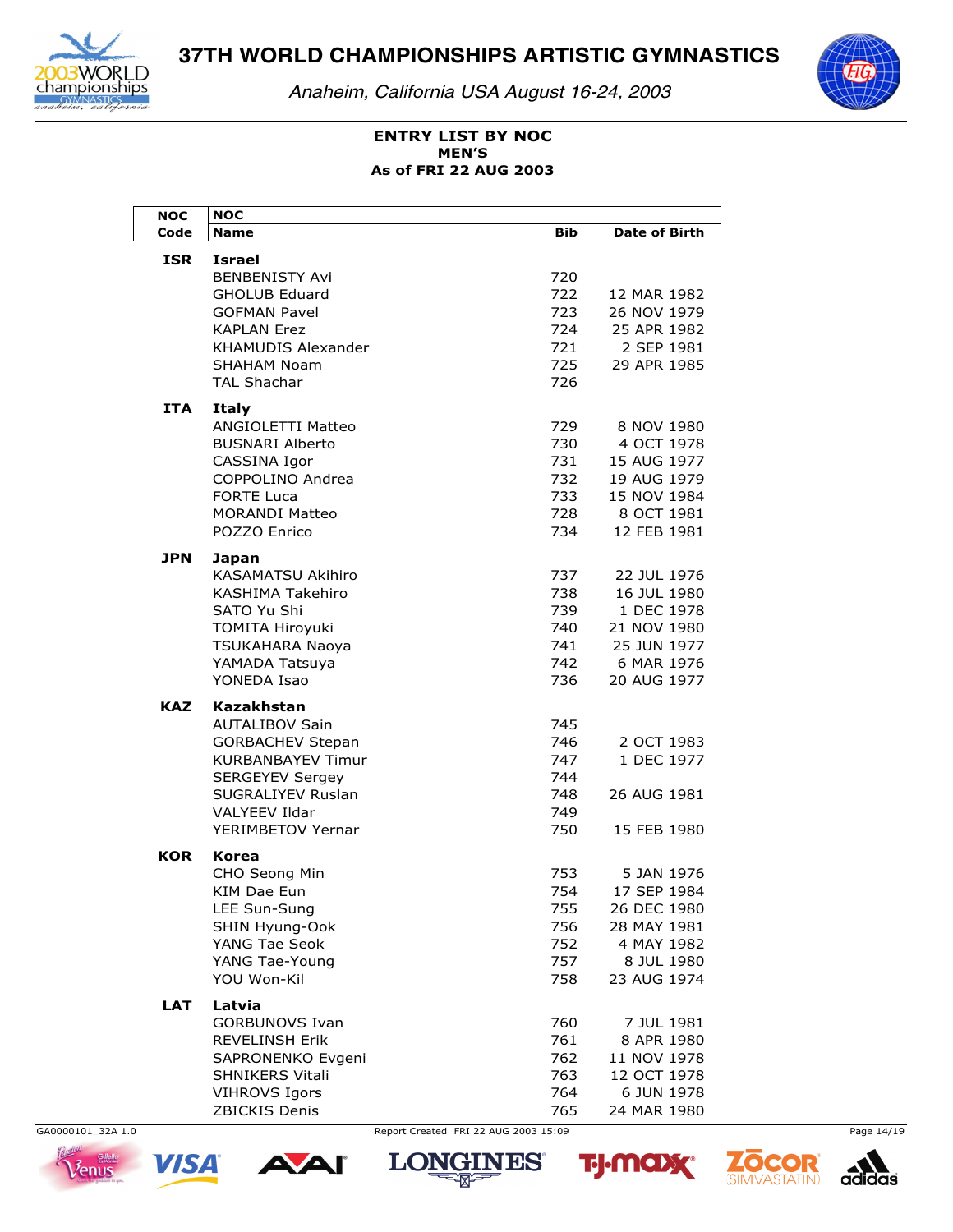

Anaheim, California USA August 16-24, 2003



## **ENTRY LIST BY NOC MEN'S** As of FRI 22 AUG 2003

| <b>NOC</b> | <b>NOC</b>                                                                                                                                                                |                                               |                                                                                        |
|------------|---------------------------------------------------------------------------------------------------------------------------------------------------------------------------|-----------------------------------------------|----------------------------------------------------------------------------------------|
| Code       | <b>Name</b>                                                                                                                                                               | <b>Bib</b>                                    | <b>Date of Birth</b>                                                                   |
| <b>LTU</b> | Lithuania<br><b>GAVEIKA Linas</b>                                                                                                                                         | 767                                           | 27 JUL 1981                                                                            |
| LUX        | Luxembourg<br>PALGEN Sascha                                                                                                                                               | 769                                           | 15 AUG 1984                                                                            |
| <b>MAR</b> | <b>Morocco</b><br><b>BENZZA Driss</b><br><b>BOUARI Imad</b><br><b>ETERRAK Redouane</b><br><b>JIHAD Youssef</b><br><b>MASLAHI Mohamed</b>                                  | 771<br>772<br>773<br>774<br>775               | 16 NOV 1977<br>5 AUG 1977<br>2 SEP 1975                                                |
| MAS        | Malaysia<br><b>HENG Wah Mai</b><br><b>LOKE Yik-Siang</b><br>NG Shu Mun<br>NG Shu Wai<br><b>ONN Kwang Tung</b><br>OOI Wei Siang                                            | 777<br>778<br>779<br>780<br>781<br>782        | 10 SEP 1985<br>19 JAN 1981<br>9 JUL 1986<br>27 MAY 1985<br>22 DEC 1982<br>21 FEB 1984  |
| <b>MEX</b> | Mexico<br><b>ALEMAN Manuel</b><br><b>GARCIA Julio</b><br><b>GARCIA Rafael</b><br>LOPEZ Santiago<br><b>MERCADO Diego</b><br><b>SALAZAR Manuel</b><br><b>VALLE Salvador</b> | 785<br>786<br>787<br>788<br>784<br>789<br>790 | 26 AUG 1980<br>22 JAN 1979<br>18 SEP 1979<br>24 JUN 1977                               |
| <b>MKD</b> | <b>Macedonia</b><br>NAUMOVSKI Orce<br>STOJANOVSKI Petar                                                                                                                   | 792<br>793                                    | 31 MAR 1982                                                                            |
| <b>NAM</b> | <b>Namibia</b><br><b>MOSTERT Jaco</b>                                                                                                                                     | 795                                           |                                                                                        |
| <b>NED</b> | <b>Netherlands</b><br>DE KONING Mattie<br><b>HARDON Jeroen</b><br>VAN GELDER Yuri<br><b>WAMMES Jeffrey</b><br>ZONDERLAND Epke<br>ZONDERLAND Herre                         | 797<br>798<br>799<br>801<br>802<br>803        | 24 JAN 1979<br>27 APR 1982<br>20 APR 1983<br>24 APR 1987<br>16 APR 1986<br>15 MAY 1983 |
| <b>NOR</b> | <b>Norway</b><br><b>JANSEN Espen</b><br><b>JOERGENSEN Arve</b><br><b>SOLEM Kristian</b>                                                                                   | 804<br>805<br>806                             | 13 DEC 1968<br>16 APR 1978<br>13 MAR 1980                                              |
| <b>NZL</b> | <b>New Zealand</b><br>GOOD Daniel                                                                                                                                         | 808                                           |                                                                                        |





Report Created FRI 22 AUG 2003 15:09







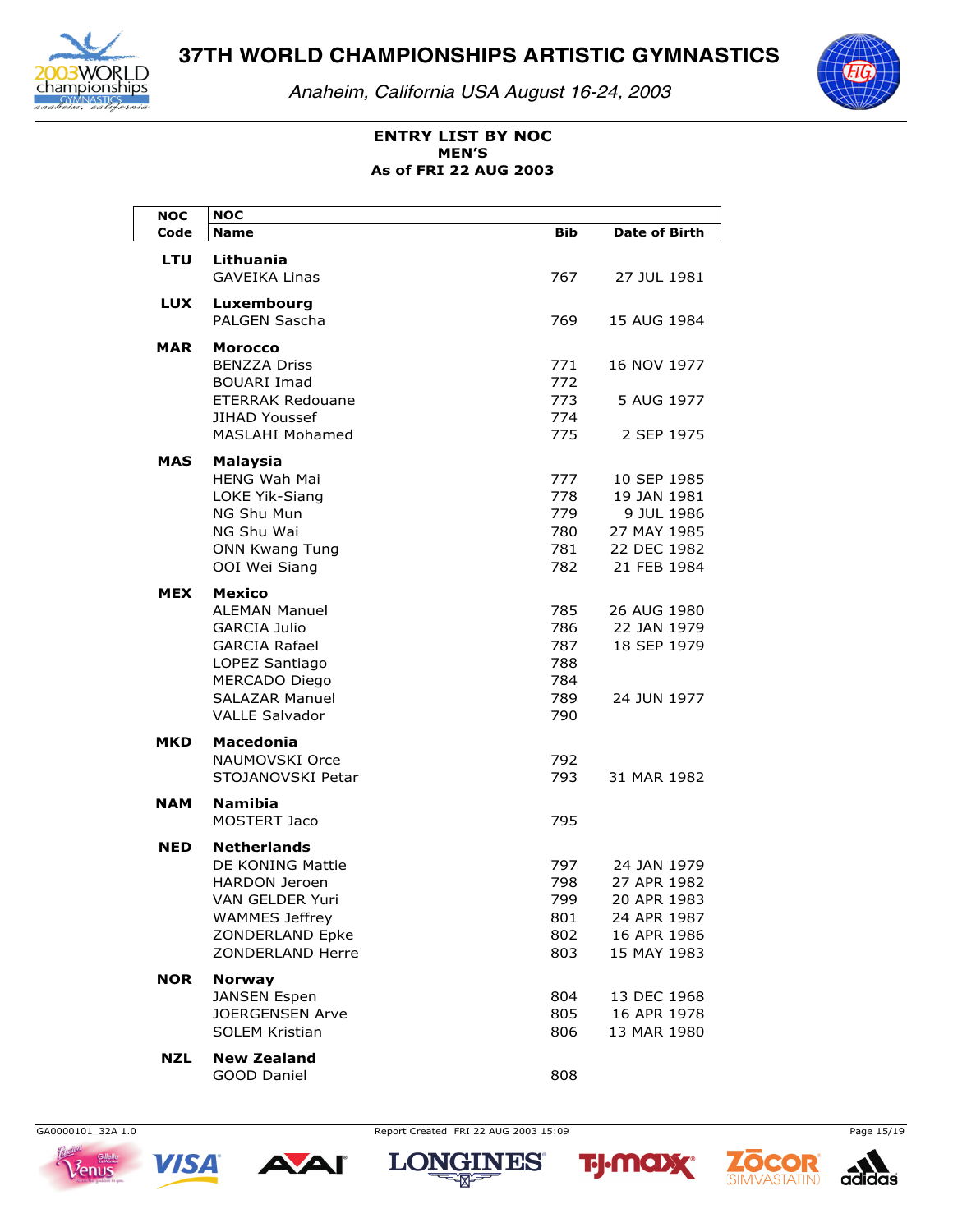

*Anaheim, California USA August 16-24, 2003*



### **ENTRY LIST BY NOC As of FRI 22 AUG 2003 MEN'S**

| <b>NOC</b> | <b>NOC</b>                            |            |                      |
|------------|---------------------------------------|------------|----------------------|
| Code       | <b>Name</b>                           | <b>Bib</b> | <b>Date of Birth</b> |
| <b>PHI</b> | <b>Philippines</b>                    |            |                      |
|            | <b>RAMIREZ Roel</b>                   | 810        |                      |
|            | SY Bonnie Brydon                      | 811        |                      |
|            |                                       |            |                      |
| <b>POL</b> | <b>Poland</b><br><b>BLANIK Leszek</b> | 814        | 1 MAR 1977           |
|            | <b>HULBOJ Kamil</b>                   | 815        | 6 NOV 1985           |
|            | <b>KULESZA Roman</b>                  | 816        | 2 MAR 1983           |
|            | LIS Przemyslaw                        | 817        |                      |
|            | <b>LOMINSKI Marcin</b>                | 818        | 6 JAN 1978           |
|            | MUCHORSKI Krzysztof                   | 819        | 29 MAY 1985          |
|            | NIEPIELSKI Miroslaw                   | 813        | 25 JUN 1980          |
|            |                                       |            |                      |
| <b>POR</b> | Portugal                              |            |                      |
|            | <b>ALMEIDA Pedro</b>                  | 822        | 23 APR 1981          |
|            | <b>BEZUGO Filipe</b>                  | 823        | 10 NOV 1980          |
|            | CAMACHO Tiago                         | 824        |                      |
|            | <b>CAMPOS Manuel</b>                  | 825        | 12 JUL 1981          |
|            | <b>COUTINHO Francisco</b>             | 826        | 18 SEP 1978          |
|            | FERREIRINHA José                      | 821        |                      |
|            | VIANA Joao                            | 827        | 18 JAN 1981          |
| <b>PRK</b> | People's Rep. of Korea                |            |                      |
|            | JO Jong Chol                          | 829        | 25 APR 1979          |
|            | <b>JONG Kwang Yop</b>                 | 830        |                      |
|            | JONG U Chol                           | 831        | 2 OCT 1976           |
|            | KIM Hyon Il                           | 832        | 28 DEC 1978          |
|            | KIM Jong Ryong                        | 833        |                      |
|            | RI Myong Chol                         | 834        | 17 MAR 1978          |
| <b>PUR</b> | <b>Puerto Rico</b>                    |            |                      |
|            | COLON Juan                            | 836        | 6 JAN 1976           |
|            | LIZARDI Diego                         | 837        | 9 OCT 1975           |
|            | <b>RAMOS Tommy</b>                    | 838        | 29 APR 1986          |
|            | RODRIGUEZ Alexander                   | 839        | 21 DEC 1985          |
|            | RODRIGUEZ Joseph                      | 840        | 19 JUL 1977          |
|            | <b>VARGAS Luis</b>                    | 841        | 8 JUN 1983           |
| QAT        | Oatar                                 |            |                      |
|            | AL-TURKI Nasser Badr                  | 843        | 27 MAR 1986          |
|            |                                       |            |                      |
| <b>ROM</b> | Romania                               |            |                      |
|            | <b>COVACI Ioan Constantin</b>         | 846        | 30 MAY 1981          |
|            | DRAGULESCU Marian                     | 847        | 18 DEC 1980          |
|            | <b>NEMES-BUFU Calin Codrut</b>        | 845        |                      |
|            | POTRA Dan Nicolae                     | 848        | 28 JUL 1978          |
|            | <b>SELARIU Razvan Dorin</b>           | 849        | 2 NOV 1983           |
|            | SUCIU Ioan Silviu                     | 850        | 24 NOV 1977          |
|            | <b>URZICA Marius Daniel</b>           | 851        | 30 SEP 1975          |



GA0000101\_32A 1.0 Report Created FRI 22 AUG 2003 15:09 Page 16/19









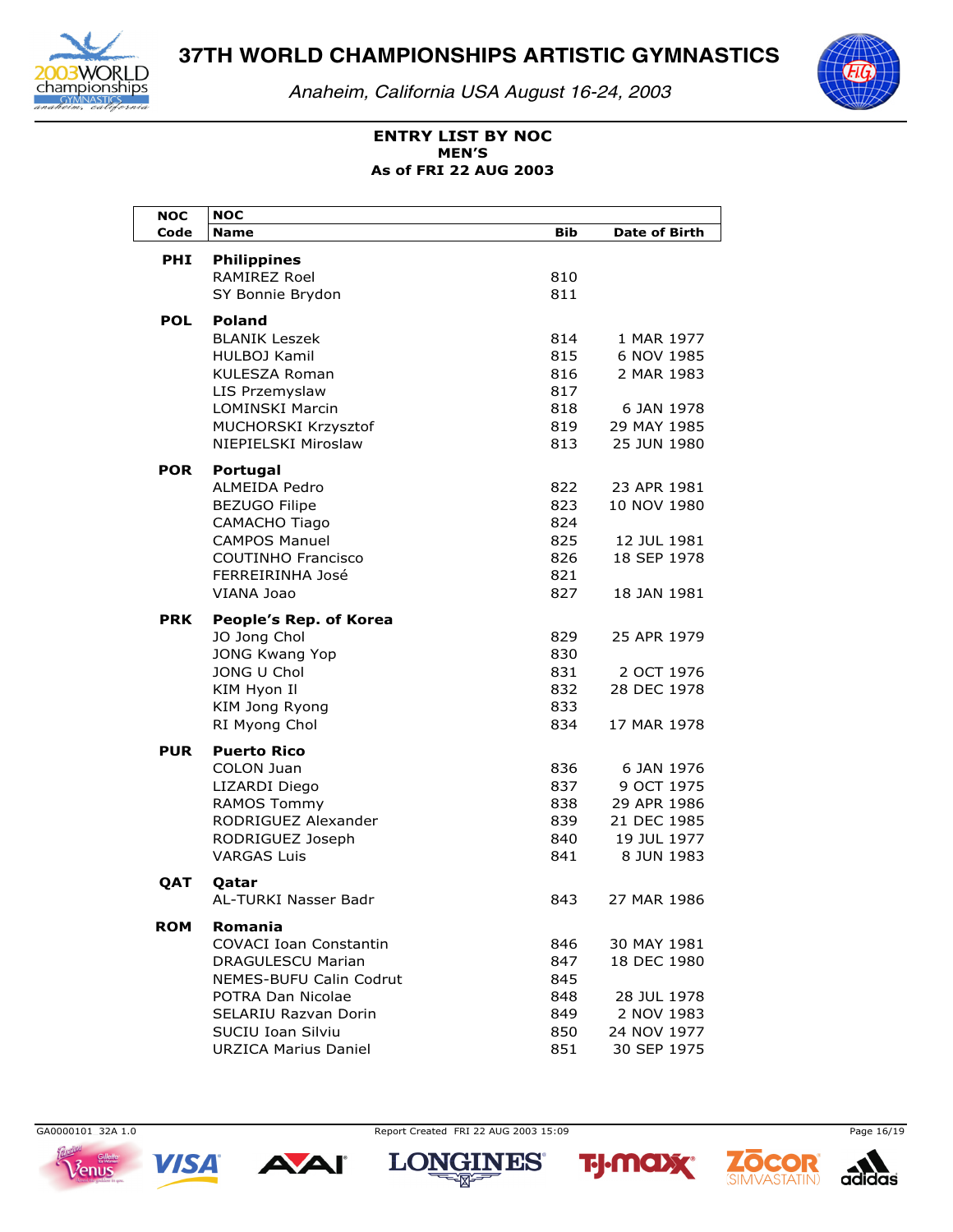

*Anaheim, California USA August 16-24, 2003*



### **ENTRY LIST BY NOC As of FRI 22 AUG 2003 MEN'S**

| <b>NOC</b> | <b>NOC</b>                               |            |                      |
|------------|------------------------------------------|------------|----------------------|
| Code       | <b>Name</b>                              | <b>Bib</b> | <b>Date of Birth</b> |
| RSA        | South Africa                             |            |                      |
|            | <b>ABRAHAMS Harry</b>                    | 853        | 14 JAN 1983          |
|            | BOTHA Adam                               | 854        | 15 JUN 1981          |
|            | LAUBSCHER Dewald                         | 855        | 29 MAY 1975          |
|            | MYHILL Athol                             | 856        | 12 SEP 1973          |
|            | <b>SENDER Troy</b>                       | 857        | 14 DEC 1983          |
|            | SWIEGERS Gerhard                         | 858        | 24 APR 1984          |
|            | WITBOOT Julian                           | 859        | 24 AUG 1985          |
| <b>RUS</b> | <b>Russia</b>                            |            |                      |
|            | <b>BONDARENKO Alexei</b>                 | 862        | 23 AUG 1978          |
|            | GOLOTSUTSKOV Anton                       | 863        |                      |
|            | <b>GREBENKOV Georgi</b>                  | 861        | 8 JAN 1982           |
|            | KRYLOV Evgueni                           | 864        | 18 SEP 1977          |
|            | <b>KRYUKOV Nikolai</b>                   | 865        | 11 NOV 1978          |
|            | <b>NEMOV Alexei</b>                      | 866        | 28 MAY 1976          |
|            | PODGORNY Evgueni                         | 867        | 9 JUL 1977           |
| <b>SCG</b> | <b>Serbia And Montenegro</b>             |            |                      |
|            | <b>DRAKULIC Vladimir</b>                 | 945        | 13 AUG 1975          |
|            |                                          |            |                      |
| <b>SLO</b> | <b>Slovenia</b>                          |            |                      |
|            | <b>BERTONCELJ Saso</b>                   | 869        | 16 JUL 1984          |
|            | <b>DIMIC Alen</b><br><b>LAMUT Andraz</b> | 870<br>871 | 10 MAR 1984          |
|            |                                          | 872        | 2 JUN 1974           |
|            | PEGAN Aljaz<br>PETKOVSEK Mitja           | 873        | 6 FEB 1977           |
|            | <b>SULJIC Ernes</b>                      | 874        |                      |
|            |                                          |            |                      |
| <b>SRI</b> | Sri Lanka                                |            |                      |
|            | ASANGA Wiraj                             | 876        | 4 OCT 1977           |
|            | ASELA Eranga                             | 877        | 12 MAY 1982          |
|            | <b>EKANAYAKE Sameera</b>                 | 878        | 6 APR 1980           |
|            | <b>NADEERA Eranda</b>                    | 879        | 12 MAY 1982          |
| <b>SUI</b> | <b>Switzerland</b>                       |            |                      |
|            | <b>BACHMANN Kevin</b>                    | 883        | 26 AUG 1982          |
|            | <b>BOESCHENSTEIN Niki</b>                | 884        | 12 FEB 1985          |
|            | <b>RAMSEIER Mark</b>                     | 882        | 4 JAN 1984           |
|            | SAGER Roger                              | 885        | 11 JUN 1981          |
|            | <b>SCHAERER Christoph</b>                | 886        | 14 AUG 1980          |
|            | <b>SCHWEIZER Andreas</b>                 | 887        | 26 SEP 1979          |
|            | <b>SCHWEIZER Roman</b>                   | 888        | 8 NOV 1977           |
| <b>SVK</b> | <b>Slovakia</b>                          |            |                      |
|            | <b>BENKO Alexander</b>                   | 890        | 13 FEB 1984          |
|            | MICHELLER Stanislav                      | 891        | 26 MAY 1977          |
|            | MIKUS Pavol                              | 892        | 21 APR 1980          |
|            | NECZLI Andrei                            | 893        | 13 AUG 1979          |
|            | PETROVIC Jan                             | 894        | 19 JUN 1980          |
|            | PIASECKY Samuel                          | 895        | 31 OCT 1984          |





GA0000101 32A 1.0 Page 17/19







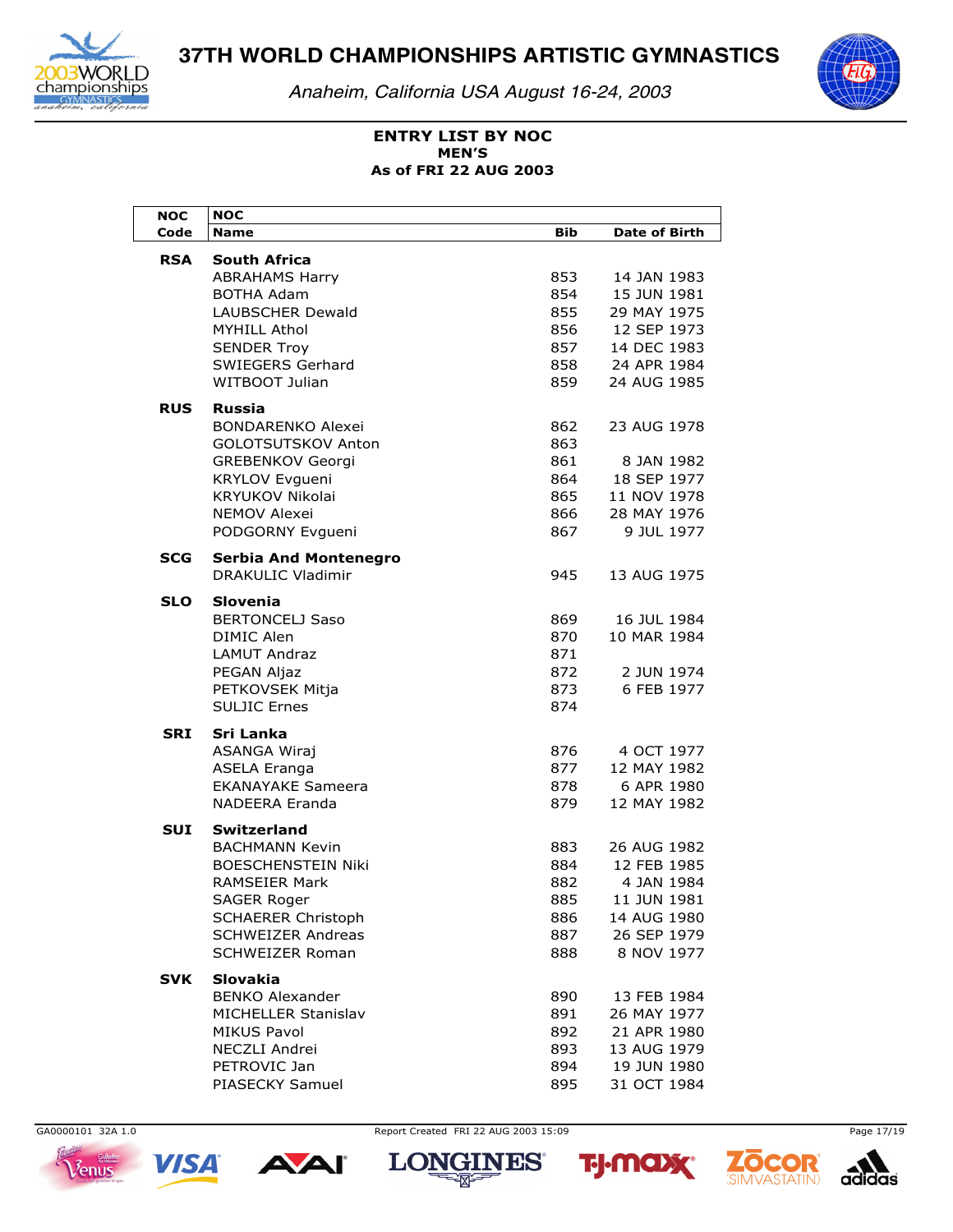

*Anaheim, California USA August 16-24, 2003*



### **ENTRY LIST BY NOC As of FRI 22 AUG 2003 MEN'S**

| NOC        | NOC                                                |            |                            |
|------------|----------------------------------------------------|------------|----------------------------|
| Code       | <b>Name</b>                                        | <b>Bib</b> | <b>Date of Birth</b>       |
| <b>SWE</b> | Sweden                                             |            |                            |
|            | <b>BOSTROM Jimmy</b>                               | 897        | 8 FEB 1982                 |
|            | HJORTH Michael                                     | 898        | 4 JUL 1978                 |
|            | PETTERSSON Anders                                  | 899        | 1 NOV 1979                 |
|            | SLANVALL Bjorn                                     | 900        | 12 OCT 1983                |
|            | <b>TAUDIEN Jerker</b>                              | 901        | 13 MAY 1982                |
| <b>TPE</b> | <b>Chinese Taipei</b>                              |            |                            |
|            | CHENG Feng Yi                                      | 904        | 21 NOV 1978                |
|            | <b>HUANG Che Kuei</b>                              | 903        | 15 NOV 1981                |
|            | <b>HUANG Yi-Hsueh</b>                              | 905        | 7 FEB 1982                 |
|            | LAI Kuo Cheng                                      | 906        | 3 AUG 1978                 |
|            | LIN Hsiang-Wei                                     | 907        |                            |
|            | LIN Yung-Hsi                                       | 908        | 26 MAR 1979                |
|            | YU Hung-Pin                                        | 909        |                            |
| <b>TUN</b> | <b>Tunisia</b>                                     |            |                            |
|            | <b>BOUALLEGUE Wajdi</b>                            | 911        | 9 FEB 1982                 |
|            |                                                    |            |                            |
| TUR        | <b>Turkey</b>                                      |            |                            |
|            | <b>ALTAY Bahadir</b>                               | 912        | 30 JUN 1975<br>29 JAN 1980 |
|            | <b>BULUT Ibrahim</b><br><b>CELEN Suat</b>          | 913<br>914 | 1 FEB 1978                 |
|            | <b>COSKUN Bayram Haluk</b>                         | 915        | 22 JUL 1982                |
|            | SAMILOGLU Umit                                     | 916        | 29 SEP 1980                |
|            | ZORBA Cumhur                                       | 917        | 3 AUG 1984                 |
|            |                                                    |            |                            |
| UKR        | <b>Ukraine</b>                                     |            |                            |
|            | <b>BERESH Olexander</b><br><b>GONCHAROV Valeri</b> | 920<br>921 | 12 OCT 1977<br>19 SEP 1977 |
|            | <b>MYEZYENTSEV Ruslan</b>                          | 922        | 24 JUN 1981                |
|            | MYKAYLICHENKO Andrei                               | 919        | 11 AUG 1981                |
|            | SVITLICHNI Olexander                               | 923        | 23 AUG 1972                |
|            | <b>VIALTSEV Sergei</b>                             | 924        | 21 JUL 1978                |
|            | ZOZULIA Roman                                      | 925        | 22 JUN 1979                |
|            |                                                    |            |                            |
| USA        | <b>United States</b><br><b>ARTEMEV Alexander</b>   | 927        | 29 AUG 1985                |
|            | <b>BHAVSAR Raj</b>                                 | 928        | 7 SEP 1980                 |
|            | <b>GATSON Jason</b>                                | 929        | 25 JUN 1980                |
|            | <b>HAMM Morgan</b>                                 | 930        | 24 SEP 1982                |
|            | <b>HAMM Paul</b>                                   | 931        | 24 SEP 1982                |
|            | <b>MCCLURE Brett</b>                               | 932        | 19 FEB 1981                |
|            | <b>WILSON Blaine</b>                               | 933        | 3 AUG 1974                 |
|            |                                                    |            |                            |
| <b>UZB</b> | <b>Uzbekistan</b><br><b>FOKIN Anton</b>            |            |                            |
|            | MARKELOV Andrei                                    | 935<br>936 | 13 NOV 1982<br>2 OCT 1979  |
|            |                                                    |            |                            |



GA0000101\_32A 1.0 Report Created FRI 22 AUG 2003 15:09 Page 18/19